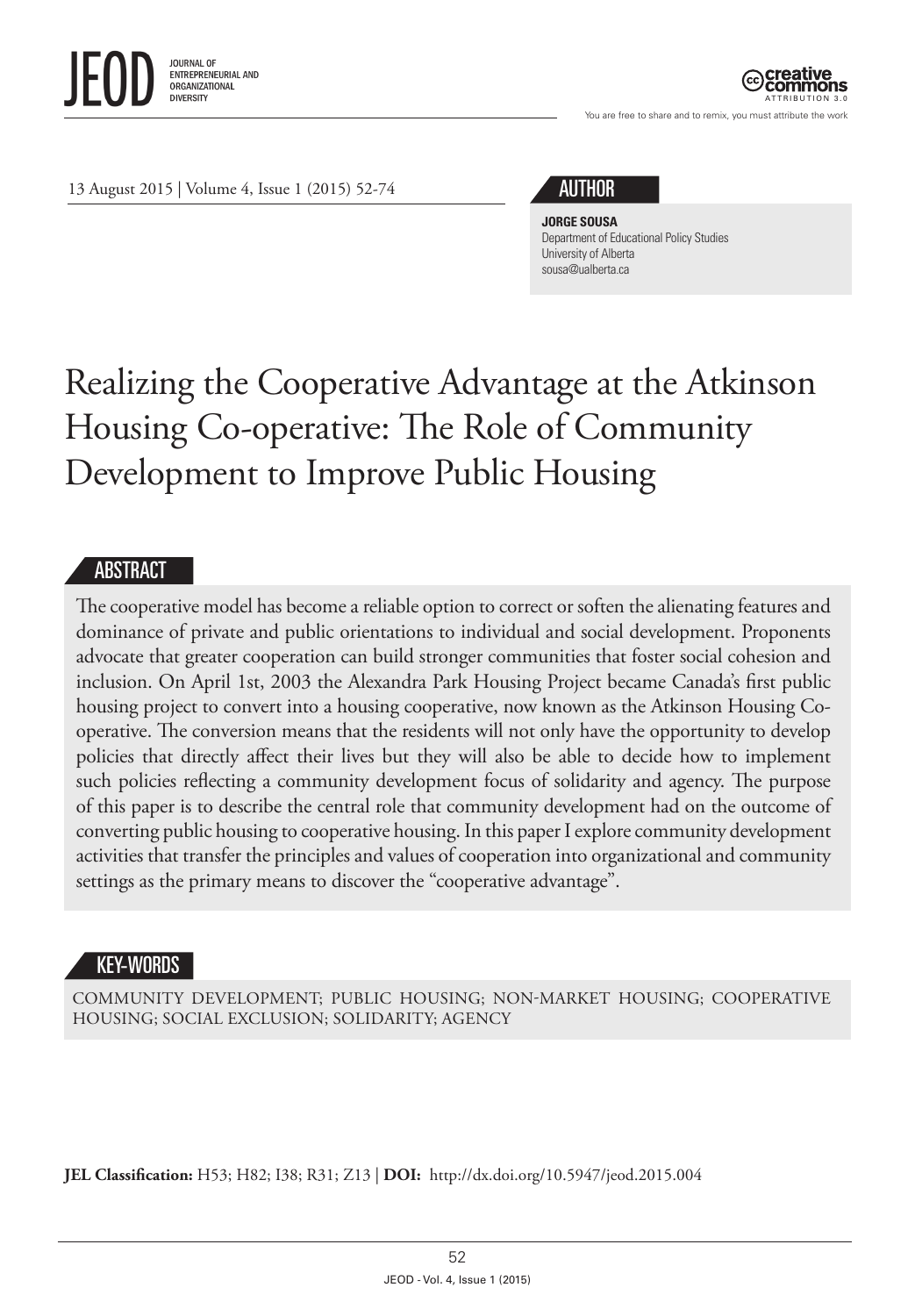# **1. Introduction**

The cooperative model has become a reliable option to correct or soften the alienating features and dominance of private and public orientations to individual and social development (Birchall, 2003). Proponents advocate that greater cooperation can build stronger communities that foster social cohesion and inclusion (Fairbairn, 2006). Efforts to broaden the reach of the model can be found across all sectors of society, including health and education. Within the housing sector cooperatives have flourished because of the focus of community development methods that support affordable housing provision that can lead to economic self-sufficiency (Ley, 1993). The success of the model in the housing sector has resulted in advocates trying to adapt it into contexts that were once the purview of the public and private sectors (Sousa and Quarter, 2004; Sousa, 2013). One such example occurred in downtown Toronto, Canada where an experiment in community-based control challenged the stigma imposed on public housing residents and properties.

On April 1st, 2003 the Alexandra Park Housing Project became Canada's first public housing project to convert into a housing cooperative, now known as the Atkinson Housing Co-operative. Similar efforts to transform public housing have occurred in the US and in UK (Koebel and Cavell, 1995; Rohe, 1995; Miceli, Sazama and Sirmas, 1998), but Atkinson was initiated by residents committed to improving the safety and security conditions of their community, and represents the first successful attempt in Canada (Sousa, 2013). A cooperative resource group and a supportive government bureaucracy worked with the community by building on the activist tradition as the means for the residents to take control of the housing property through community-based initiative and advocacy.

The purpose of this paper is to describe the central role that community development had on the outcome of converting public housing to cooperative housing. In this paper I explore how community development activities that focus on principles and values of cooperation can be the primary means to discover the "cooperative advantage" for disadvantaged communities. Including the introduction there are six sections in this paper. In the second section I explore the relationship between the cooperative model and community development. The third section is a brief overview of housing policy in Canada as it relates to non-market housing, of which public housing is a part. In the fourth section I describe the process that occurred in Alexandra Park to convert into the Atkinson Housing Co-operative. In the fifth section I present an analysis of the conversion by exploring the challenges of governance, member engagement and developing a cooperative identity. The final section provides statements intended to encourage the reader to take what has been learned from the experience of the Atkinson Housing Co-operative as an opportunity to revisit and reform what are often considered sacrosanct public services.

There were three primary sources of information that contributed to this research. The information illustrates a general pattern of the challenges and rewards that the community has faced since 2003. The first source relied on reviewing existing literature on the Atkinson Housing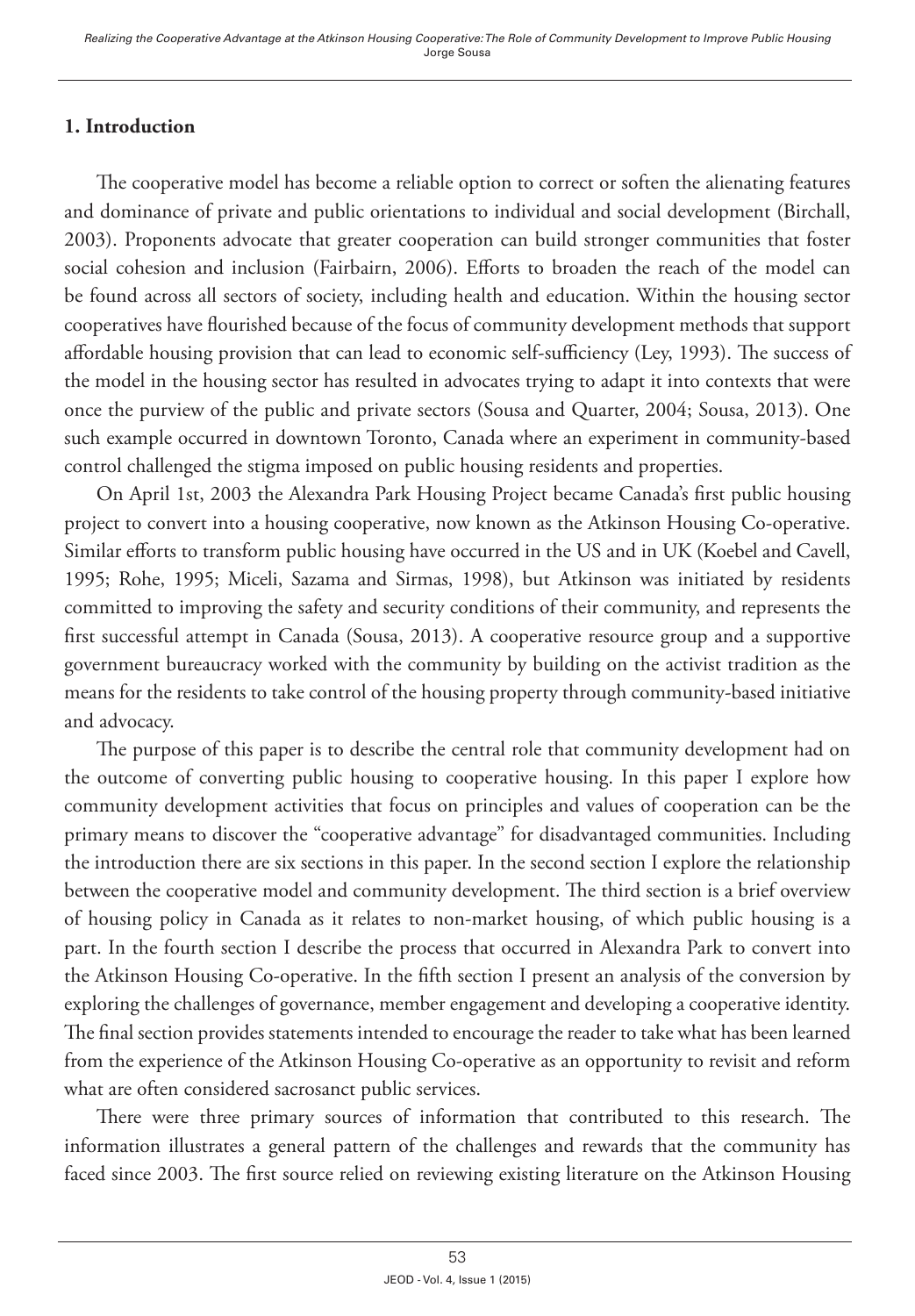Co-operative. As this conversion is the first of its kind in Canada there has been much written about the actual conversion, and this material provided the context for this paper. A second source of information was nine interviews that occurred over 10 years with members of the Atkinson Cooperative, government officials and bureaucrats, and proponents of cooperative housing. The final method used was a review of documents collected between 2003 and 2012. The documents included meeting minutes (including the board and general members meetings), and the organization's annual financial audited reports. The documents provided the opportunity to understand the impact that community development practices was having on the cooperative's development.

### **2. Cooperation and community development**

MacPherson (2015) states that understanding the historical traditions of the cooperative movement requires an appreciation of the locations and contexts where they have occurred. While trying come to agreement on the historical lineage of the movement is futile, there is a consensus that the Rochdale pioneering effort to ensure that common people have the means and opportunities to control their social and economic fates has become the basis under which cooperatives function in modern times (Fairbairn, 1994). The Rochdale experiment was the first effort to formalize a set of principles intended to guide individual and group actions associated with organizing business practices that reflect cooperation; that is, cooperative business practices are intended to serve the best interests of the members of a community. As described elsewhere in this special issue, the principles serve as a guide to collectively shape an organization's identity as a cooperative.

The cooperative organization can be seen as part of a broader movement aimed at improving the economic and social conditions of those facing the negative outcomes of an economic system that prioritized profit over people (MacPherson, 1979). What makes a cooperative unique is the importance of equality and equity on an organization's business practices (MacPherson, 2015). For example, a consumer cooperative may provide seemingly typical goods and services, but the business will do so according to a set of principles that are considered socially ethical and sustainable. A further example is the provision of housing that is affordable to individuals of different incomes. One way that cooperatives have applied their principles has been the adoption of practices that reflect a community development ethos, which aligns with the ideals of cooperation espoused by the Rochdale pioneers (Watkins, 1986; International Co-operative Alliance, 2015).

There are numerous ways to understand community development (CD). Kretzmann and McKnight (1996) view CD as a process or a set of activities, both of which share the objective of reaching the goal of changing conditions facing a particular community. Green and Haines (2002: viii) provide a practical way of explaining community development: "a planned effort to produce assets that increase the capacity of residents to improve their quality of life. These assets may include several forms of community capital: physical, human, social, financial and environmental". What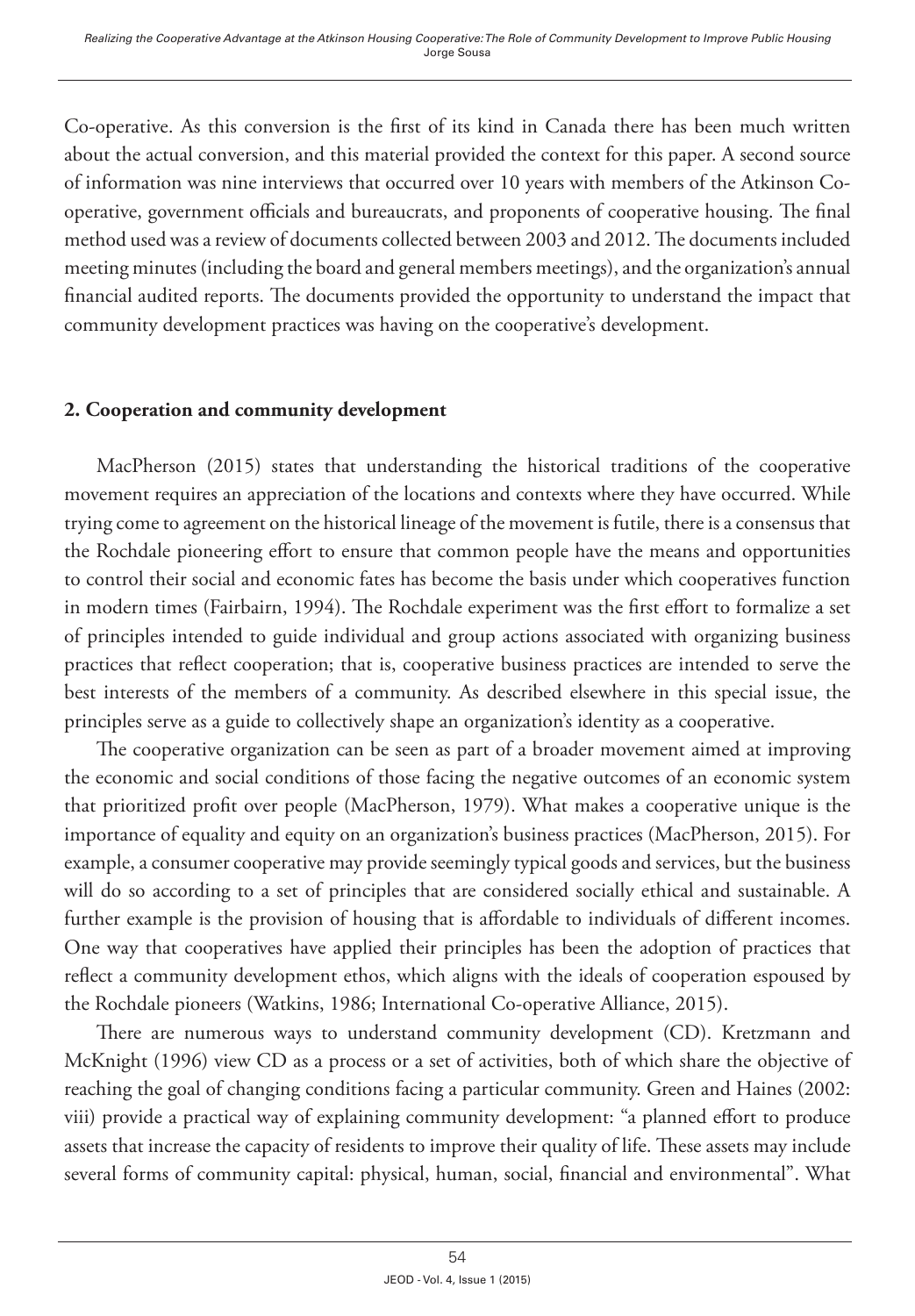is important to take from these descriptions is that a community possesses assets that are often a primary source that helps shape the potential for community improvement.

While the aforementioned explanations of community development is satisfactory, they refer to what Bhattacharyya (2004) calls methods or tactics. In other words, they do not account for what viewpoint or perspective is being applied when undertaking community development activities. It is thus also important to consider perspective as many CD practices can unwittingly perpetuate conditions that are more characteristic of private sector business practices in how workers and supporters are treated. Bhattacharyya (2004) captures the idea of perspective in the belief that in order for a community development process to succeed, the methods and tactics must focus on supporting solidarity within a group and foster a sense of agency within individuals. According to Bhattacharyya (2004) solidarity refers to a shared identity and norms, while agency refers to the view that humans are autonomous and have the capacity to produce and reproduce a set of "actions that reflect their meaning systems". For the purposes of this paper a community development perspective refers to a way of seeing or a particular point of view that supports a person's capacity to make decisions that affect their community and those actions that promote solidarity and that strengthens a community. For a community development perspective to be in place, one views identified assets as those that reflect a social value that are functional for a community rather than an individual or private business. However, the value and function can vary from one person to another or from one group to another.

A key characteristic of a community development process is to organize existing and recognized potential assets that can contribute to a community's wellbeing. However, among cooperatives a tension can emerge, as some believe that the business practices should take precedence in order to meet a social need, while other cooperatives believe that the two cannot be separated. The tension stems from the fact that there are different forms of cooperatives across different sectors of the economy (e.g. agricultural or housing). Cooperative developers face the challenge of providing the necessary technical training while instilling the cooperative values of equity, mutuality, and democracy. Regardless of the tension there is common agreement that any effort to apply the cooperative model must meet the social needs of its members while ensuring that the business structure is robust. Organizations that have followed the lead of the Rochdale pioneers have demonstrated that it is possible to balance this tension in the retail sector (Fairbairn, 1994), but when the cooperative exists to solely meet a dire social need (e.g. affordable housing) community development can take on a greater level of importance.

Community development is practiced in many different ways, and the determination of the approach should reflect how the needs of a particular community could be met (Henderson and Vercseg, 2010). For instance, supporting a social enterprise can assist a community's desire of improving the level of citizen engagement by strengthening the local economy or addressing systemic social exclusion. In this instance members of a community must become aware of the issues that contributed to the problems and that supporting a local business can begin to redress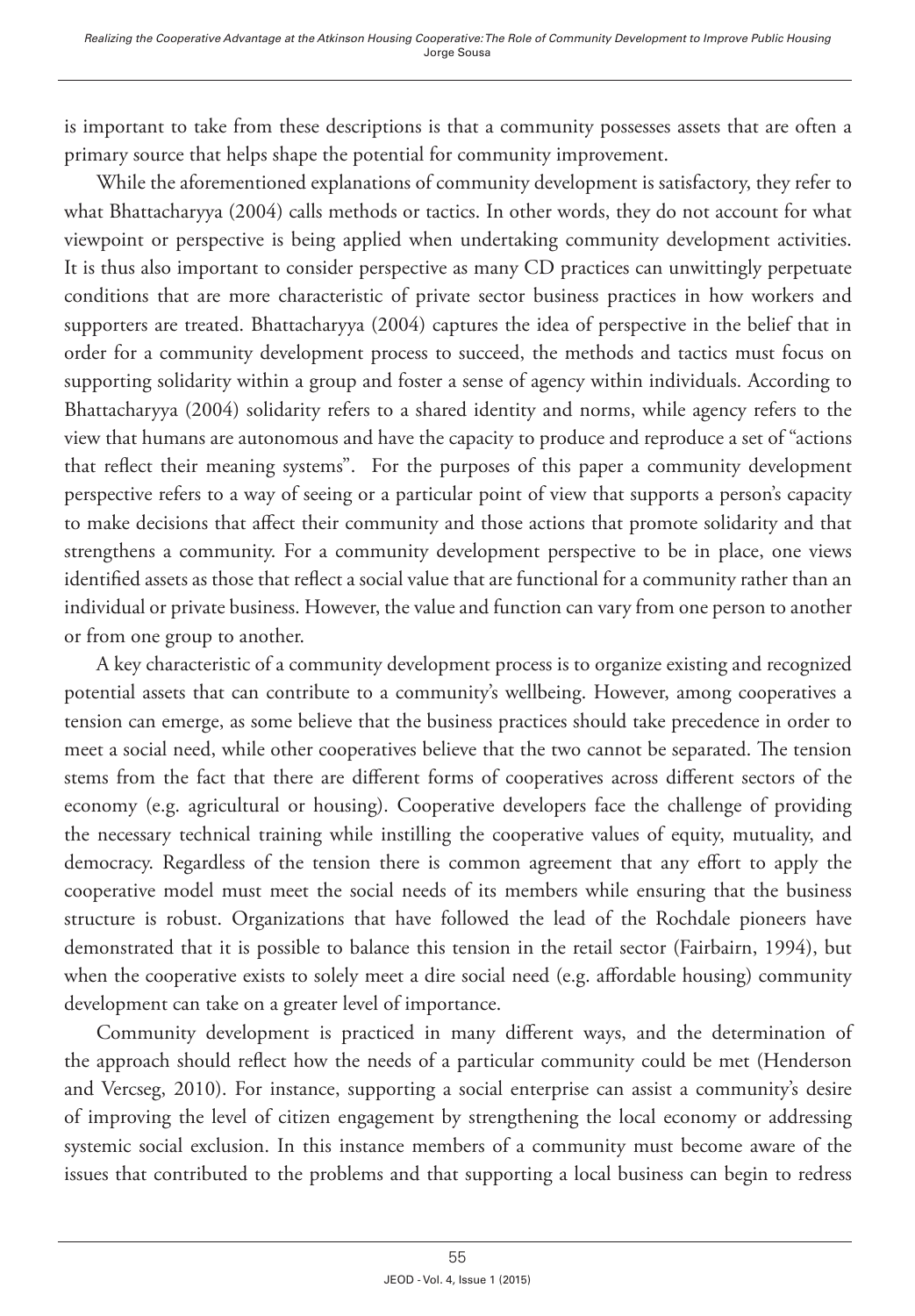challenging issues. For instance, supporting a social enterprise that is run by local volunteers can instill a sense of solidarity among different people. A sense of solidarity can foster conditions for developing a greater sense of attachment to the community or develop an understanding of the contributors of social exclusion (Wilkinson, 1996).

For this paper I view CD as a process that involves a set of activities intended to strengthen or build a set of skills that reflect a communitarian set of values of reciprocity and self-reliance that can lead to a sense of belonging. As will be shown, the Atkinson conversion involved meeting the residents' desire to improve their community as well accounting for a variety of interests from different stakeholders (Sousa, 2013). In effect, the aim was to build a sense of agency among the residents so they could make decisions that reflect their community's needs and were able to do so by building a sense of solidarity across groups. Thus, for all individuals associated with the conversion process there was a strongly held belief that the process was able to succeed because the community development activities reflected a mindset that emphasized solidarity and agency as the means to prepare the residents to become property managers and stewards of the community.

### **3. Non-market housing in Canada**

Exploring options to providing affordable housing for lower income individuals and families has become a priority for governments and housing providers around the world. Governments in North America, Europe and Australia have attempted a variety of approaches to addressing this challenge, including: building and managing housing properties (referred to as public or social housing), supporting non-profit organizations through direct funding or loan guarantees (also referred to as social housing), or offering subsidies to the private sector to provide affordable units within their properties (as seen in vouchers). All of these approaches share the common perspective that supporting non-market options can lead to making housing affordable. In this paper I focus on the first two approaches, which is normally referred to as non-market housing. Non-market housing refers to dwellings that are not bought or sold in the private market and are financed by government or a non-profit sponsoring organization, and by the rental revenue. This housing is for use only, and once a tenant moves on, the rights of tenancy are transferred to others, without any market exchange (Dreier and Hulchanski, 1993). A major advantage of non-market housing over private-market rentals is that housing charges or rents rise only to meet increased operating costs.

Public housing—that is, housing administered directly by a government agency or housing authority—was the initial model of non-market housing in both Canada (Rose, 1980) and the US (Vale, 2002) and has become the primary means to offset the private sector's inconsistent ability to provide housing to low-income individuals and families. In Canada the federal government formed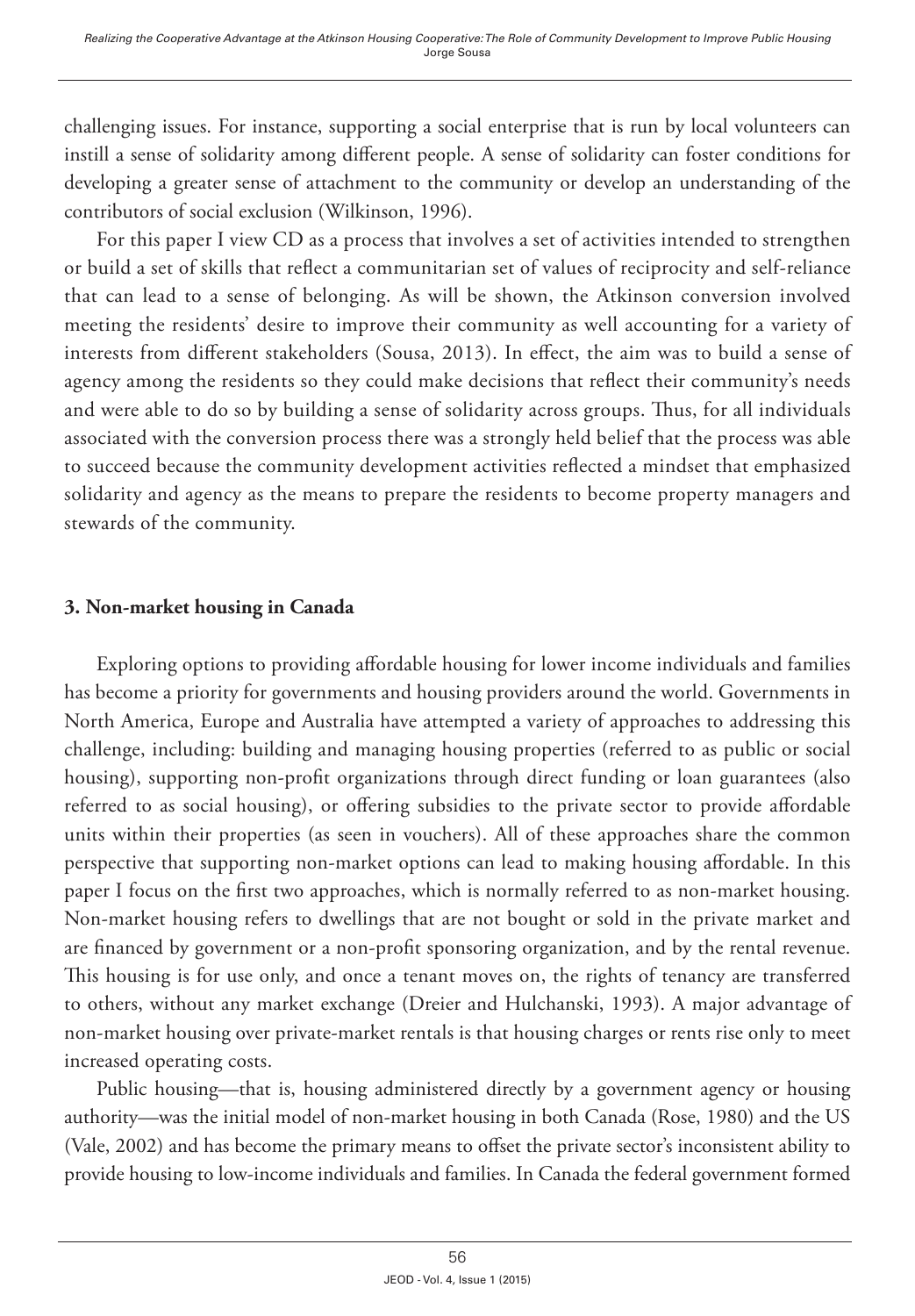partnerships with provincial and municipal governments to provide financing and land in order to develop public housing (Rose, 1980; Carter, 1997). The partnerships resulted in governments having a stake in owning and directly managing housing projects of varying scales across Canada (Rose, 1980).

By the 1960s, governments in Canada and the US realized that larger public housing projects were not feasible as they were too expensive to build and maintain (Rose, 1980; Sewell, 1994). Most importantly, many of the larger public housing projects received negative publicity and became known as urban ghettos with above-average rates of crime and other social problems (Sewell, 1994; Prince, 1998). The *National Housing Act* in Canada, which is the legislation regulating housing policy and practices, was amended in 1973 to encourage the production of other forms of affordable housing (Rose, 1980; Van Dyk, 1995). With the changes to the legislation, the federal government opted to limit its involvement to managing the housing properties (that is, public housing), and chose to partner with non-profit housing providers cooperative and non-profit organizations—as the principal means to develop and administer social housing (Smith, 1995; Carter, 1997).

The new partnerships created two new and distinct non-market housing models under the category of social housing—cooperative and non-profit housing—that share the characteristics of resident involvement in how their community is managed, which in turn gives them a sense of ownership. These organizations were predominantly community based, and had specific knowledge of their community's needs, which is more conducive to community building. As a result of these changes, hundreds of relatively smaller social housing communities were built across the country. However, the social and physical conditions of the public housing stock have deteriorated over the years. In essence, as will be shown below, the conversion of Alexandra Park to Atkinson Housing Co-operative is a response to this social deterioration, which has led to a reconsideration of how a sense of community is understood within public housing projects (Silver, 2011).

The Atkinson conversion started in the early 1990s when, under the influence of neoconservative policies, the different levels governments in Canada began to reconsider their role in providing affordable housing (Sousa and Quarter, 2004). For instance, in 1993, the federal government withdrew from financing social housing and downloaded the responsibility to the provinces (Van Dyk, 1995; Carroll and Jones, 2000). Following the 1995 election in Ontario, the Conservative government placed a freeze on building new social housing (even cancelling contracts) and started to change existing policies, a change that was intended to encourage the involvement of the private sector to satisfy the need for social housing (Ontario, 2000). It is ironic that the Atkinson conversion was able to proceed during the mid 1990s since there was much hostility by the Ontario provincial government to non-market housing. However, the Atkinson conversion was appealing because it demonstrated a reduced role for government in public housing while building a sense of community in what was seen as a problematic area of the city (Sousa, 2013).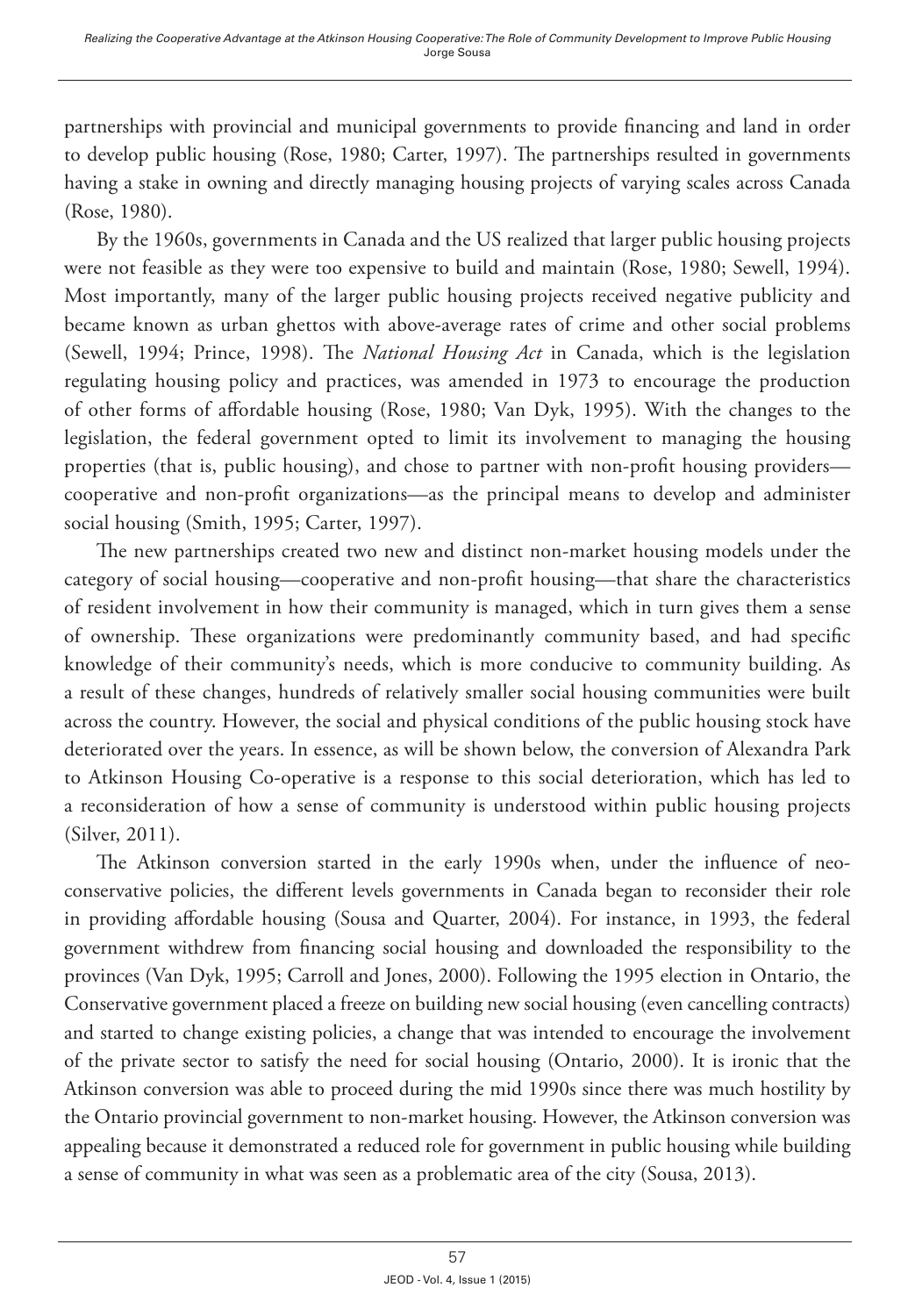# **4. Becoming the Atkinson Housing Cooperative**

The Alexandra Park Housing project opened in 1968 in a vibrant and diverse area of downtown Toronto, where different ethno-cultural groups have settled for decades. The original residential conditions where Alexandra Park was built was described as "slums," and the new development was part of the city's urban renewal plans—referred to at the time as "slum clearance" (Social Planning Council of Metropolitan Toronto, 1970). It was believed that building a public housing project was the solution to the many social problems endemic to the area as it would raise the residential profile by providing low-come housing as well as reducing the industrial presence of the area. The intention was to create a property that resembled a "European garden city" with a series of pedestrian walkways that would foster community interaction; however, the unintended result was a maze like design that cut the property off from the surrounding neighbourhood (Sousa, 2013)**.**

The Alexandra Park Housing project was one of the larger housing projects within the Canadian public housing system. Larger public housing projects are often depicted as dangerous and impoverished by media and residents themselves. The negative perception implies that there is a deficit of community, the cause of which is often attributed to resident apathy and lack of any financial stake in maintaining the property. There is strong evidence that the perceived absence or deficit in community is the result of government policies and practices that disenfranchise an already vulnerable population (Epp, 1996). Regardless of the negative perceptions and the stigma perpetuated by media accounts, residents of Alexandra Park overcame the negative perceptions by becoming leaders in establishing conditions that foster community-based control (Sousa, 2013).

The development has a total of 410 units in two apartment buildings and townhouses of varying sizes. The community is very diverse in terms of citizenship and ethnicity, with a substantial number of residents belonging to a visible minority group. There are approximately 35 different languages spoken within the community, and the five largest non-English language groups (including, Vietnamese, Spanish, Chinese, Portuguese and Somali) have traditionally accounted for over 50 per cent of the households.

A residents' association was established in 1969 because of a feeling that the local housing authority was neglecting the community's needs. The Alexandra Park Residents' Association (APRA) played a key leadership and advocacy role in raising concerns to the local housing authority about the challenging social and physical conditions facing many residents. The association was comprised of resident volunteers who were elected by the residents to the board of directors, and there was an active committee structure. The board of directors of APRA established strong ties to government officials and to groups outside the community. The association enjoyed many successes. For example, when there was no official space for them to meet to discuss key business issues they successfully lobbied the local housing authority to build a community centre, which opened in 1978. The centre is a point of pride for the community and was a focal point in the pursuit of becoming a housing cooperative. To this day, the community centre continues to operate programs and events for children and adults mainly organized by the residents, and is a hub for social gatherings and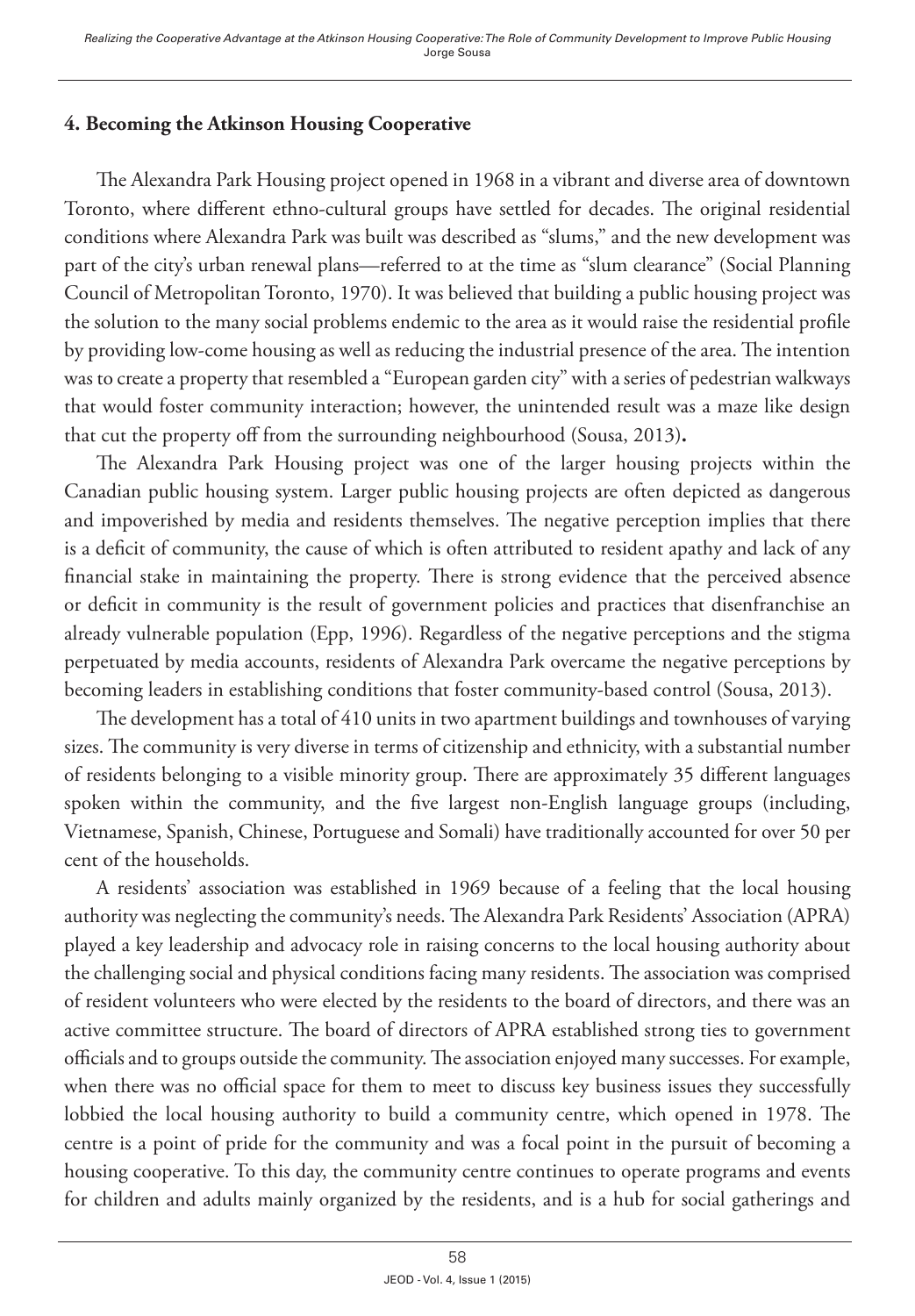volunteer engagement. In spite of the significant level of activism and resident engagement, the community continued to face similar social problems found in other public housing projects, including drug activity and vandalism. While some of the criminal activity was carried out by some residents, the majority were perpetrated by individuals from outside the community. These individuals took advantage of the project's design and of the community's negative image that created a perception of Alexandra Park as crime ridden, rather than vibrant and active.

In 1990 the residents mobilized in response to increasing drug activity and government neglect. Active residents were accused of being vigilantes, but according to the former president of the residents' association, the residents were protecting their community: "These are not vigilantes. This is a concern by community people who want to raise their families. They don't want their children involved in drugs. We want a safe and quiet environment. Living in Metro housing is enough, so we don't need these problems. We do not have any vigilante gangs here. We have a concerned community who want to live in a safe environment. It is only normal to protect yourself, but we are not out for retaliation. The reaction is to defend" (Hawton, 1990).

In addition to the security problems, the residents declared the poor response time to maintenance requests and a general lack of respect by the local housing authority as symptomatic of a systematic neglect of their community. The absence of a sustainable maintenance and security plan by the local housing authority and the police service became the impetus for the residents to seek control of the management responsibilities. The residents' action boosted a feeling of safety among the residents and provoked the local housing authority and the police service into action. Another outcome of increased resident self-determination was the local awareness that the residents' themselves could foster change through collective action.

#### *4.1 Converting into a cooperative*

The conversion of Alexandra Park has shown that combining a core group of committed residents with broader support can result in community change, which is particularly difficult in a setting that was not intended to be a long-term community. In this section I provide a brief account of the conversion process, which lasted over 10 years. Over that time there were sporadic periods of activity and inactivity. Since this conversion was the first of its kind in Canada, according to a source in the housing cooperative sector, "*There was no blueprint. Every step had to be created based on existing conversion experiences… while being sensitive to the uniqueness of public housing*". What became crucial for the process to proceed was the need to identify and build key local assets and not solely rely on previous experiences in a prescriptive manner. A key asset was the residents' association, led by Sonny Atkinson.

The residents' association proceeded to work with a cooperative housing sector resource person to develop a work plan to convert the Alexandra Park housing project into a housing cooperative (White, 1996). The plan consisted of three parallel processes: formally determining the community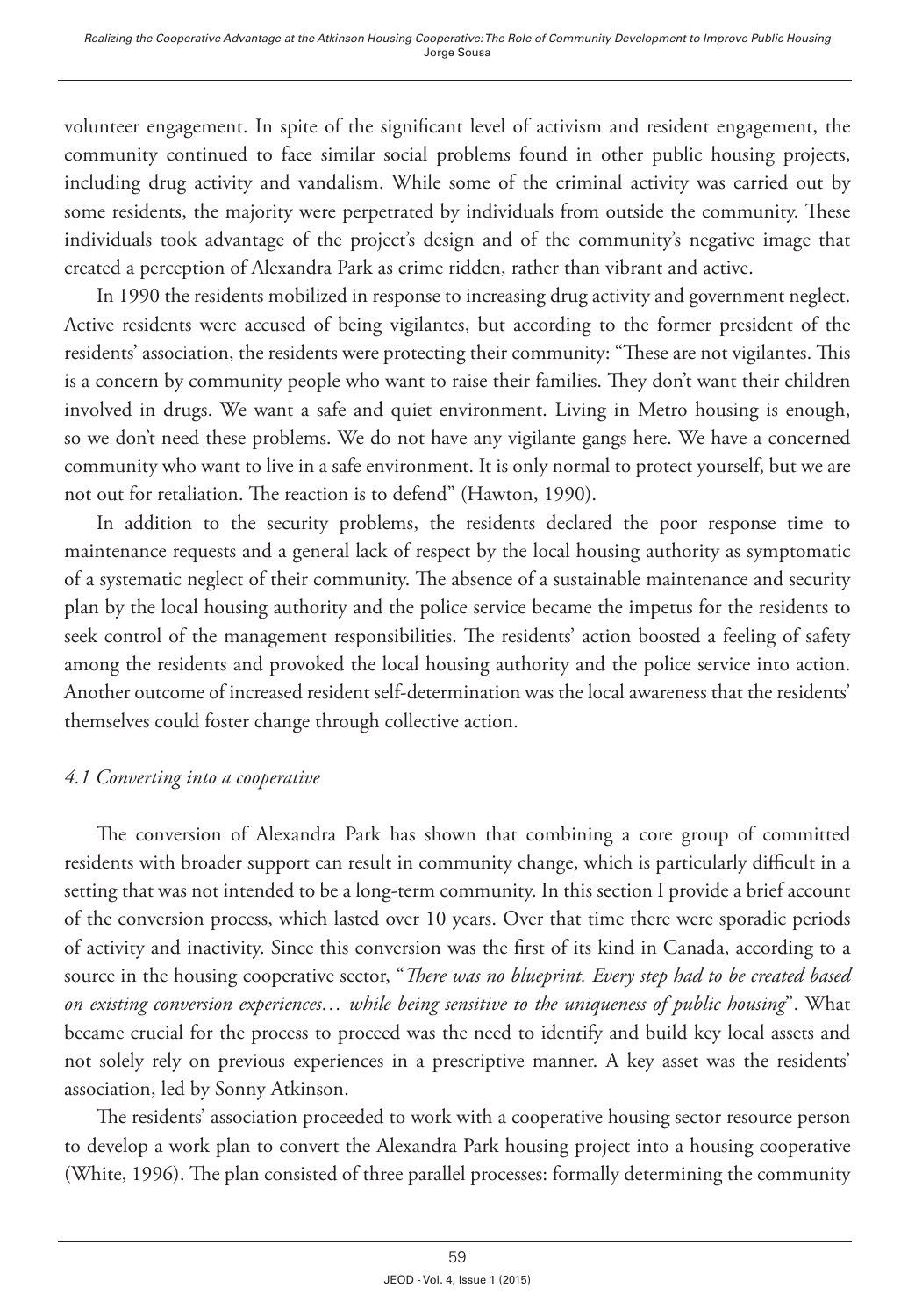support by a referendum; extensive and at times prolonged community development activities; and establishing the legal agreements for the conversion to proceed. The plan had support from both the cooperative sector and from the different levels of government (in principle). The cooperative housing sector supported the community's action because the conversion held out great potential for to increase the amount of cooperative housing and to empower a marginalized population. Provincial and municipal politicians supported the plan because they held out hope that a residentcontrolled community would be an innovative way to address the complex problems found in public housing projects. However, moving the plan from conception to implementation created unanticipated challenges. In fact, dealing with unforeseen obstacles and great uncertainty became an integral part of the conversion process and associated community development activities.

The initial step in the conversion process was to hold a referendum in order to determine the overall community support for the initiative. During the lead-up to the referendum essential technical and education assistance came from the cooperative housing sector. Tom Clement, executive director of the Co-operative Housing Federation of Toronto (CHFT, an umbrella organization for housing cooperatives in Toronto), described their involvement as providing information about what it means to live as a cooperative. Following the community development activities that lasted six months, on April 22, 1995, the residents' association held a referendum on the question: "Do you support Alexandra Park becoming a housing cooperative?" The result of the community work showed strong support for the conversion proposal, with 72 per cent of the 65 per cent eligible households voting in favour (Sousa, 2013). The result gave the leadership a strong mandate to become a housing cooperative. According to Tom Clement, the vote also served as a mandate for the CHFT to become involved: "*The main area was to make sure that people had the information. We spent a lot of time door knocking, putting out newsletters in multiple languages. I know the ballot that people voted on was in over five languages. We made great efforts to make sure that people had that information not just as a flyer on their door but somebody there to talk to*" (personal communication, 6 March 2007).

As described above, Sonny Atkinson was the leader most closely associated with the call for increased resident involvement at Alexandra Park. In 1997 the community decided to have a contest with the dual propose of maintaining momentum for the conversion as well as finding a new name for the community. The community decided to honour Sonny's contribution by naming the cooperative the Atkinson Housing Co-operative.

Following the referendum victory the residents' association and the CHFT created a business plan that outlined how the new cooperative would function (Atkinson Housing Co-operative, 1996). The business plan was also intended to demonstrate to the housing agency that the community was serious about becoming a cooperative, which meant managing a public asset with accountability and transparency. The Atkinson Housing Co-operative was incorporated in 1997, but establishing a system of governance that was accountable was the greater challenge. One other area of ongoing concern was the lack of financial resources to ensure that the conversion process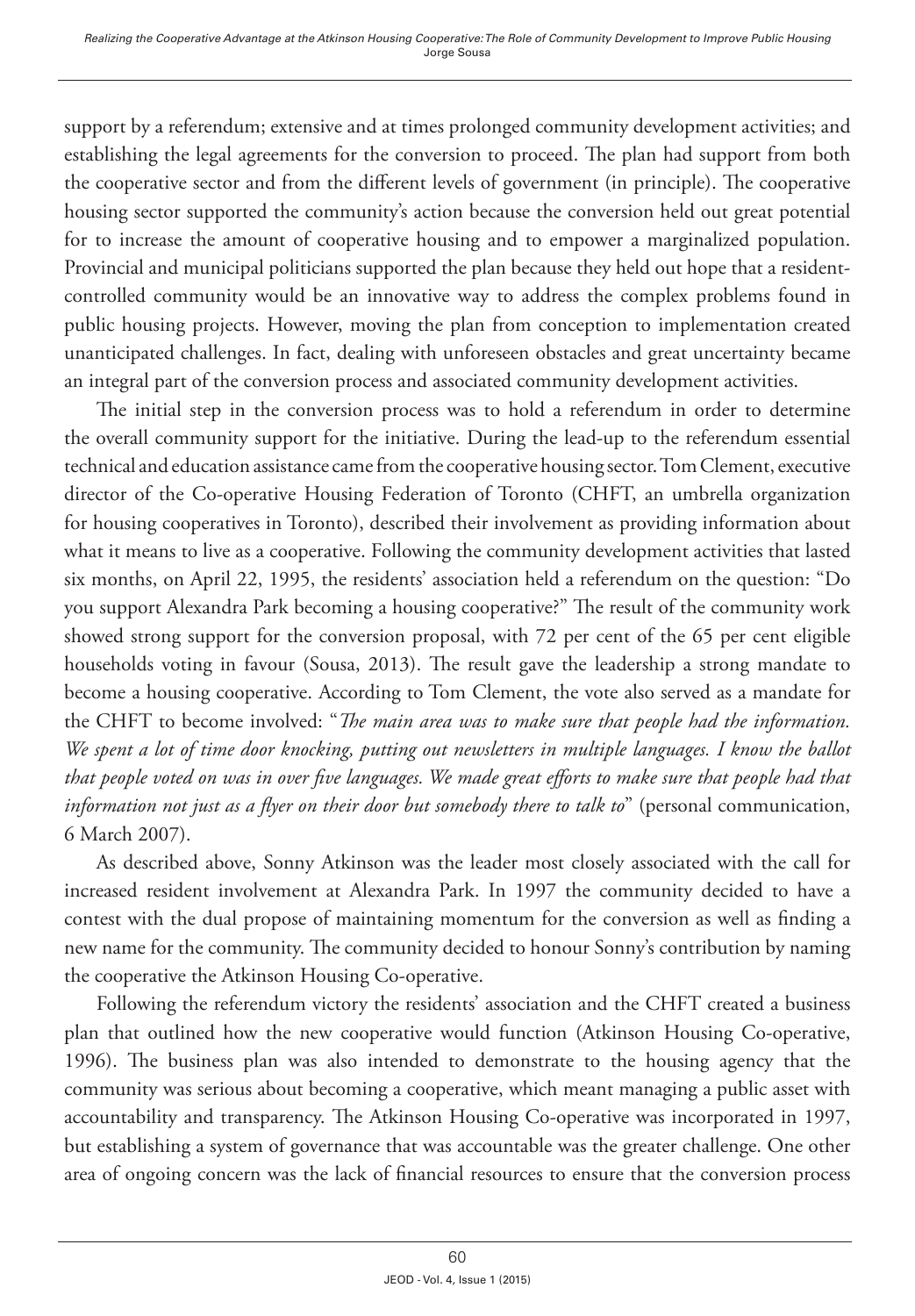would succeed. Although all levels of government supported the initiative in principle, they did not provide financial resources for community development activities. Despite the lack of financial resources, the CHFT and the residents' association decided to raise the necessary funds to support the conversion.

Following the 1995 referendum there were numerous delays for control to be transferred to the Atkinson Housing Co-operative, delays that would impact the momentum of the conversion process. There were significant changes in the community as well as changes in government policy regarding social housing. For instance, the leader, Sonny Atkinson passed away in 1998, which meant that he was never able to witness the increased resident involvement and local control he passionately sought. Sonny's passing left a leadership vacuum for many years after. Although there were efforts to recruit and prepare new leaders, many felt that they could not live up to the stature of Sonny (Sousa, 2013). As a result community support started to erode and historic tensions reemerged. Furthermore, new conflicts among the residents started to arise, a point that I return to below. Consequently, there was real risk that the conversion might not reach completion, as the residents started to believe that becoming a cooperative would not result in an improved community. The community faced the challenge by developing different types of leaders that understood the needs of the community both historically and presently. Fortunately, a new group of committed members emerged as leaders to see the conversion process through to completion, and Atkinson was eventually officially incorporated as a cooperative (Sousa, 2013).

In 1998 the new board of directors of Atkinson and the CHFT started to meet regularly with government representatives in order to develop a working plan that would specify the process of transferring management responsibilities. Since it was almost three years after the referendum, the government was reticent and insisted on further proof that the community was ready to become a housing cooperative. Therefore, in the late fall of 1998 the Atkinson board of directors and the CHFT held a second referendum, referred to as a community vote, and the ballots were translated into 19 languages. There was a total of 268 votes received, representing 65 per cent of the households, and, this time, 79 per cent of those voting were in favour, a 4 per cent increase over the first referendum. According to the CHFT, 45.5 percent of the votes were submitted in a language other than English (Sousa, 2013).

After the second vote, the board of directors and the CHFT renewed their efforts with increased vigour to get government representatives to demonstrate support for the conversion. A working group of primary stakeholders was established in 1999 with two purposes: to determine the legal steps required to take the different stakeholders through the conversion process; and to construct an operating agreement laying out the management responsibilities that the community would have once the conversion was completed. The working group met for over four years, and over that period the government continued to introduce obstacles and concerns about the community's ability to manage the property. As a result, the cooperative board felt that the discussions appeared to be more a round of negotiations and less of a working group. One key concern that emerged from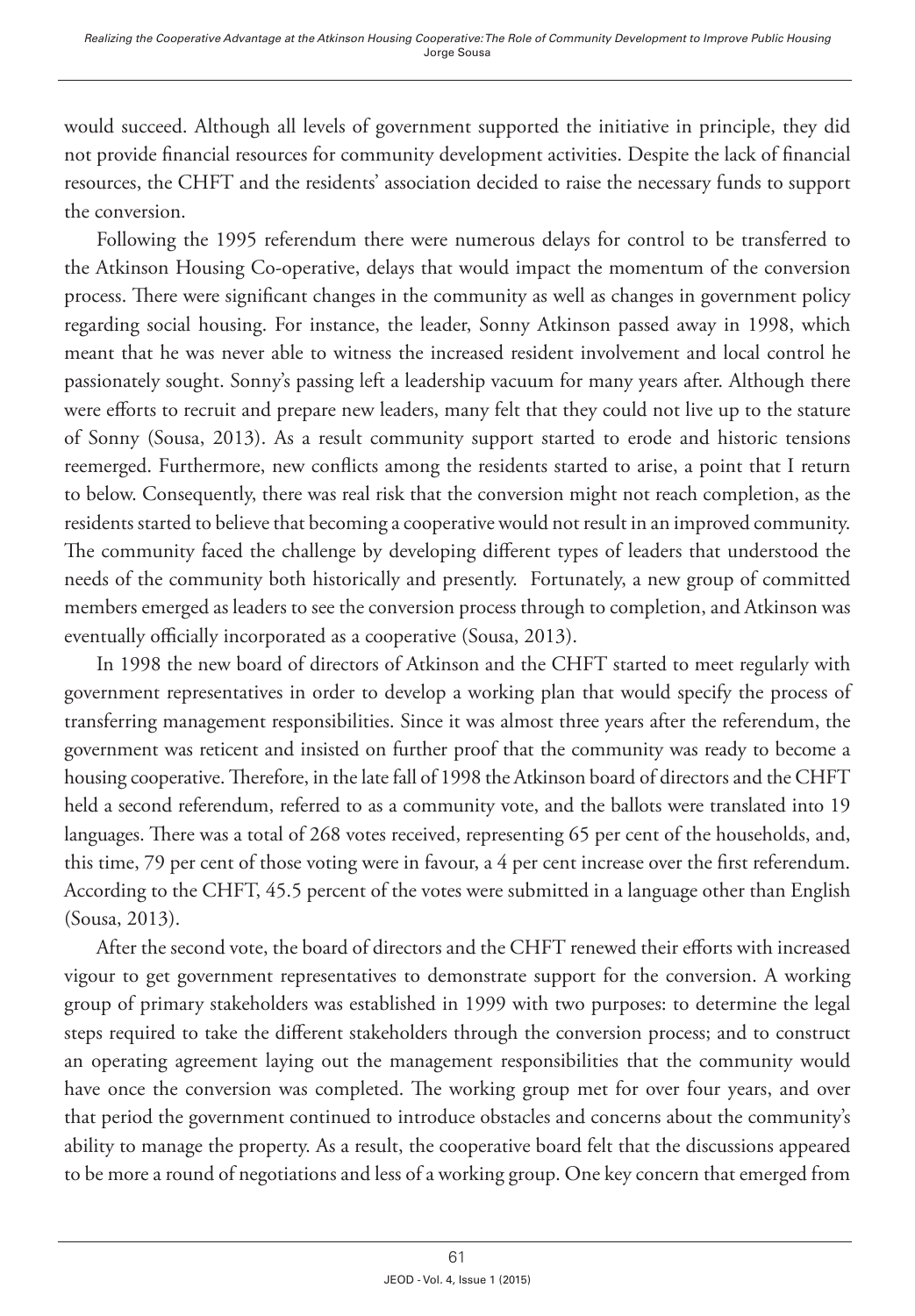both residents and government representatives was related to the level of preparedness of the board to take on management responsibilities. The cooperative board and the CHFT deemed that further community development activities were necessary in order to alleviate these concerns. Despite the lack of funds, in 1999 the cooperative board and the CHFT initiated a comprehensive community development program and accelerated the membership recruitment drive<sup>1</sup>. The program had the following goals:

- 1. educate the community about cooperative living;
- 2. raise awareness of the on-going conversion process;
- 3. maintain momentum for the conversion to occur; and
- 4. recruit new members.

The community development plan targeted the major language groups by holding individual meetings for each of the six groups and producing newsletters in the six major languages and distributing them to each of the households. Overall, the community development program was quite successful (CHFT, 2002). At the time of transferring management responsibilities in 2003, 80 per cent of households were members of the cooperative, which is consistent with the results of the second vote<sup>2</sup>.

### **5. Managing a public housing cooperative**

The Atkinson Housing Co-operative is considered to be a hybrid model of social housing (Sousa and Quarter, 2004) because it is different from most housing cooperatives in a few fundamental ways. First, there is no income mixing so all members and non-members alike pay the housing charge on a rent-geared-to-income basis. Second, the government housing agency, the Toronto Community Housing Corporation,<sup>3</sup> has final approval over the cooperative's operating and capital budgets, thereby limiting the actual amount of control the members have in a vital area of decisionmaking. Third, the cooperative must provide a series of reports to Toronto Community Housing, demonstrating their capacity to properly manage the property. Despite these differences, there are also enough similarities to other housing cooperatives that the Atkinson Co-operative is considered to be a housing cooperative. In the next sections I describe three areas that demonstrate this

<sup>1</sup> Although the housing agency had maintained that no funds would be available, they provided token resources at the latter stages of the conversion process, which added to the effectiveness of the different activities.

<sup>2</sup> Those residents who have chosen not to become members remain in the community as tenants of the cooperative and will be protected under government legislation referred to as the *Tenant Protection Act.*

<sup>3</sup> As of 2001, the Ontario government downloaded housing to the municipalities. There have been three different government housing agencies in Toronto, Metro Toronto Housing Authority, Metro Toronto Housing Corporation, and Toronto Community Housing. The current agency in the municipality of Toronto is the Toronto Community Housing Corporation (TCHC), with oversees the agreement with the Atkinson Housing Co-operative.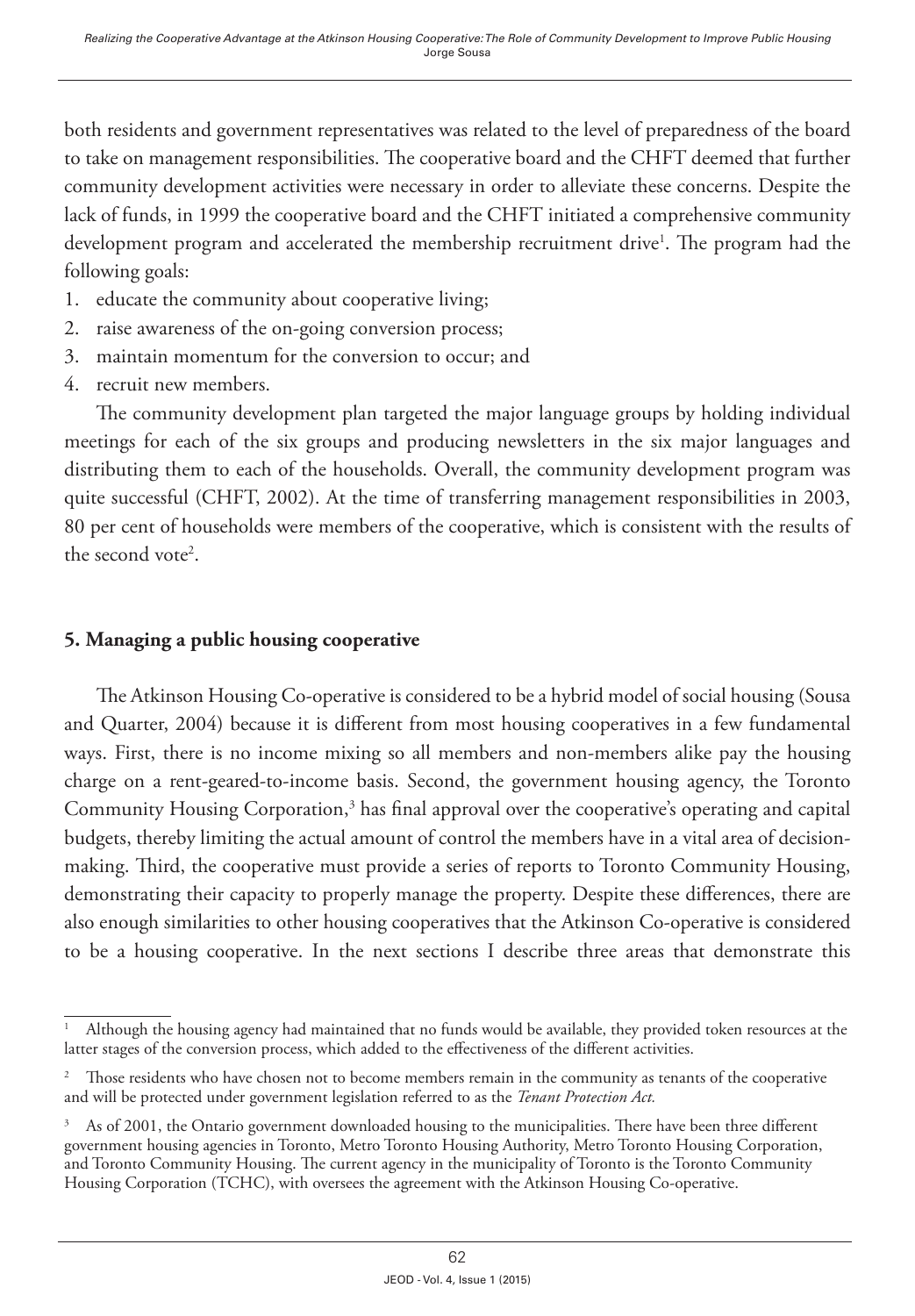hybrid arrangement: the relationship to the government housing agency; member involvement in governance; and developing a cooperative identity.

# *5.1 Relationship to the Toronto Community Housing Corporation*

The original proposal in the conversion business plan was to lease the property from the government (Atkinson Housing Co-operative, 1996). However, an operating agreement was considered more appropriate since it was the best way to account for different stakeholder interests in the conversion and in support of the community (Sousa, 2013). The operating agreement was created according to four principles: first, the community needs to have a resource group (e.g., Co-operative Housing Federation of Toronto) with which it associates itself, thereby providing the community with credibility. The motive behind this first principle was the recognition that public housing residents may not immediately be capable of operating a housing property, and the expertise of the resource group ensures that Atkinson Co-operative operates in an accountable and transparent fashion.

The second principle establishes the rent maximums, or the rent cap, paid by members whose level of income allows them to pay closer to market rent. Since the completion of the conversion The Toronto Community Housing Corporation (TCHC) establishes the rent cap, and it still retains control of that responsibility. Since the Atkinson Co-operative cannot establish the rent cap, a key motivator of community building— that is setting rents—is beyond the control of the community. It is still too early to ascertain the impact of this principle, but given past practices in public housing, when the rent cap matches market levels residents prefer to leave the community to rent in the private sector, thereby ensuring that members may not be financially motivated to remain in the community. The third principle is that new tenants come from an existing centralized waiting list, and they are required to become a member of the Atkinson Housing Co-operative. Using a centralized waiting list is the standard for all government assisted housing properties in Ontario, including cooperatives and non-profits. The challenge with the implementation of this principle is that the cooperative cannot determine the potential of future members to support the community's development.

The fourth principle specifies that the operating budget is to be negotiated with TCHC on an annual basis. The Atkinson operating budget makes a distinction between operating and fixed costs. Operating costs, for example, on staffing and on maintenance, are controlled by the cooperative. However, the fixed costs (i.e., realty taxes and utilities) are beyond the control of the cooperative. The process of creating and approving the budget is similar to that of other housing cooperatives and involves the finance committee working with property management to establish a draft budget that goes to the Atkinson board of directors and then to the membership for final approval. But unlike other housing cooperatives, Atkinson must obtain approval for the budget from TCHC.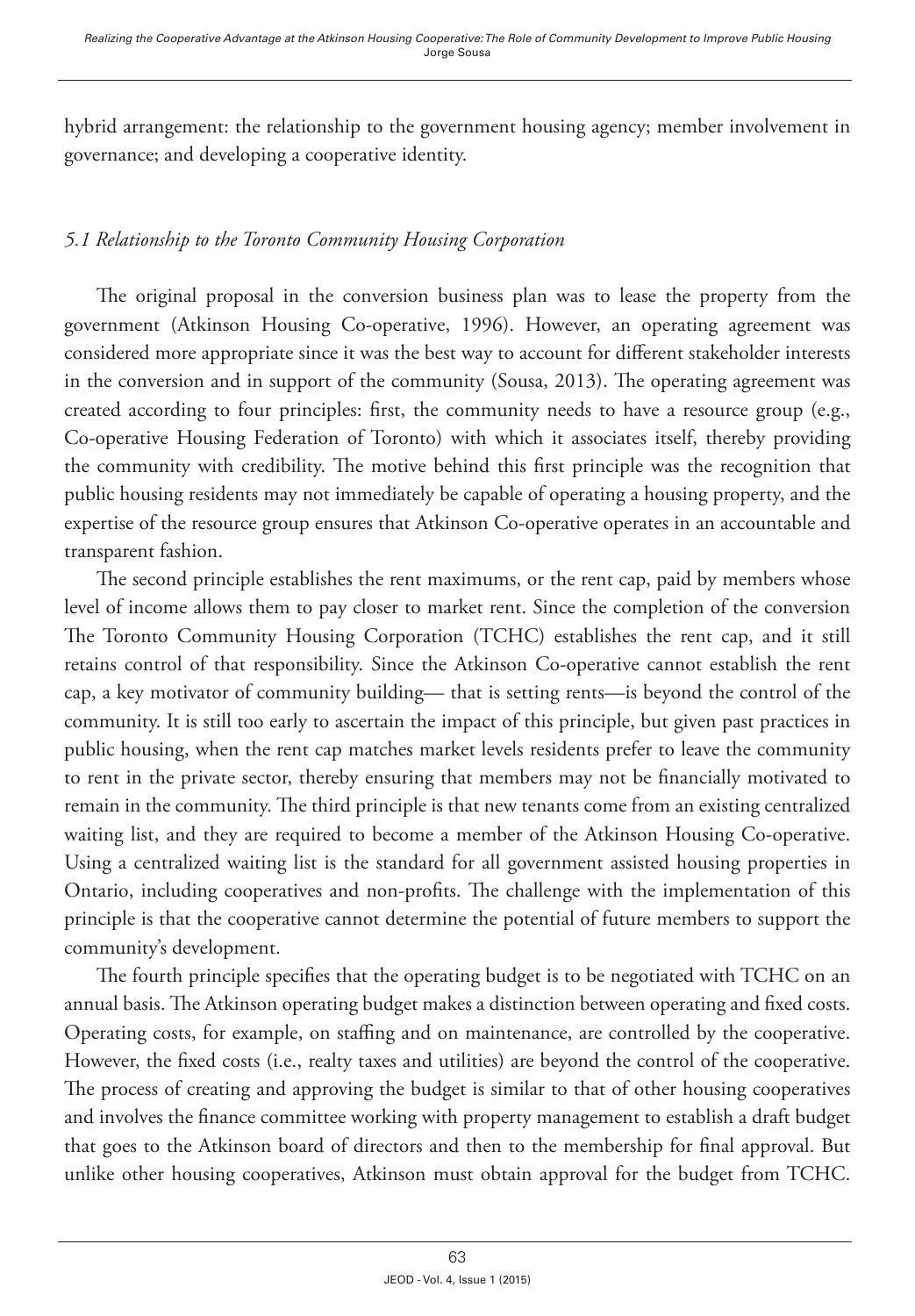Once approved, the cooperative makes a monthly payment to TCHC to pay the fixed costs. While this extra step is an added burden, all housing cooperatives in Ontario who receive government subsidies for rents must submit their budget to their municipal housing agency. However, in the case of Atkinson, the TCHC has the power to reject the budget while other cooperatives submit their budgets to ensure that the subsidies are used to pay the housing charges. This is an important distinction and reflects a lack of confidence on the part of government in self-management by public housing residents.

The operating agreement also clarifies the sources of revenue that Atkinson Co-operative can access. The Atkinson Housing Co-operative has access to the same sources of revenue as other cooperatives, but because Atkinson's members are all low-income and have their rent adjusted to their income, revenue from the housing charges can vary from month to month. In this regard, Atkinson differs from other housing cooperatives where there is, unlike at Atkinson, normally an income mix and the revenues tend to be more stable since they come from three sources: housing charges, rent subsidies for members with low incomes, and small fees associated with parking and laundry. Nevertheless, the expectation is that Atkinson Co-operative will meet monthly revenue benchmarks set by the provincial Ministry of Municipal Affairs and Housing.

It is common practice for housing cooperatives to have a capital reserve fund for rehabilitation and maintenance work on the property. The fund is replenished annually from four sources of revenue: the housing charges, a government bridge subsidy, any operating surplus, and miscellaneous sources of revenue. Atkinson Co-operative, on the other hand, operates like other public housing projects in that there is no capital reserve and the TCHC establishes and funds the capital priorities given that Atkinson is a public asset<sup>4</sup>. Not having a reserve fund limits their ability to make improvements deemed necessary by the residents. The Atkinson property is over 30 years old and requires a significant amount of repairs, but the new organization is expected to maintain and to maximize the existing life expectancy of the property. According to Sousa (2013) the main reason that Atkinson cannot have a reserve fund is because it is still within the government's public housing portfolio. Allowing Atkinson to have its own reserve fund was deemed to be inequitable when considered across all public housing projects. In order to fund major capital improvements, Atkinson members are strongly encouraged to take part in participatory budgeting practices organized by TCHC. As a relatively recent innovation in the Canadian context, participatory budgeting allows for the input of tenants in public housing into establishing TCHC's budgeting priorities (Foroughi and McCollum, 2013). In effect, participating in the participatory budgeting is in addition to the process that the cooperative has for creating its own budget, which is not an expectation for other housing cooperatives. Capital expenditures have been an ongoing challenge for the community because

<sup>4</sup> There is one additional source of revenue for Atkinson in lieu of a capital reserve fund. Atkinson can retain a portion of the surplus funds from the operating budget in the community to be used for capital repairs. To date there has been no budget surplus.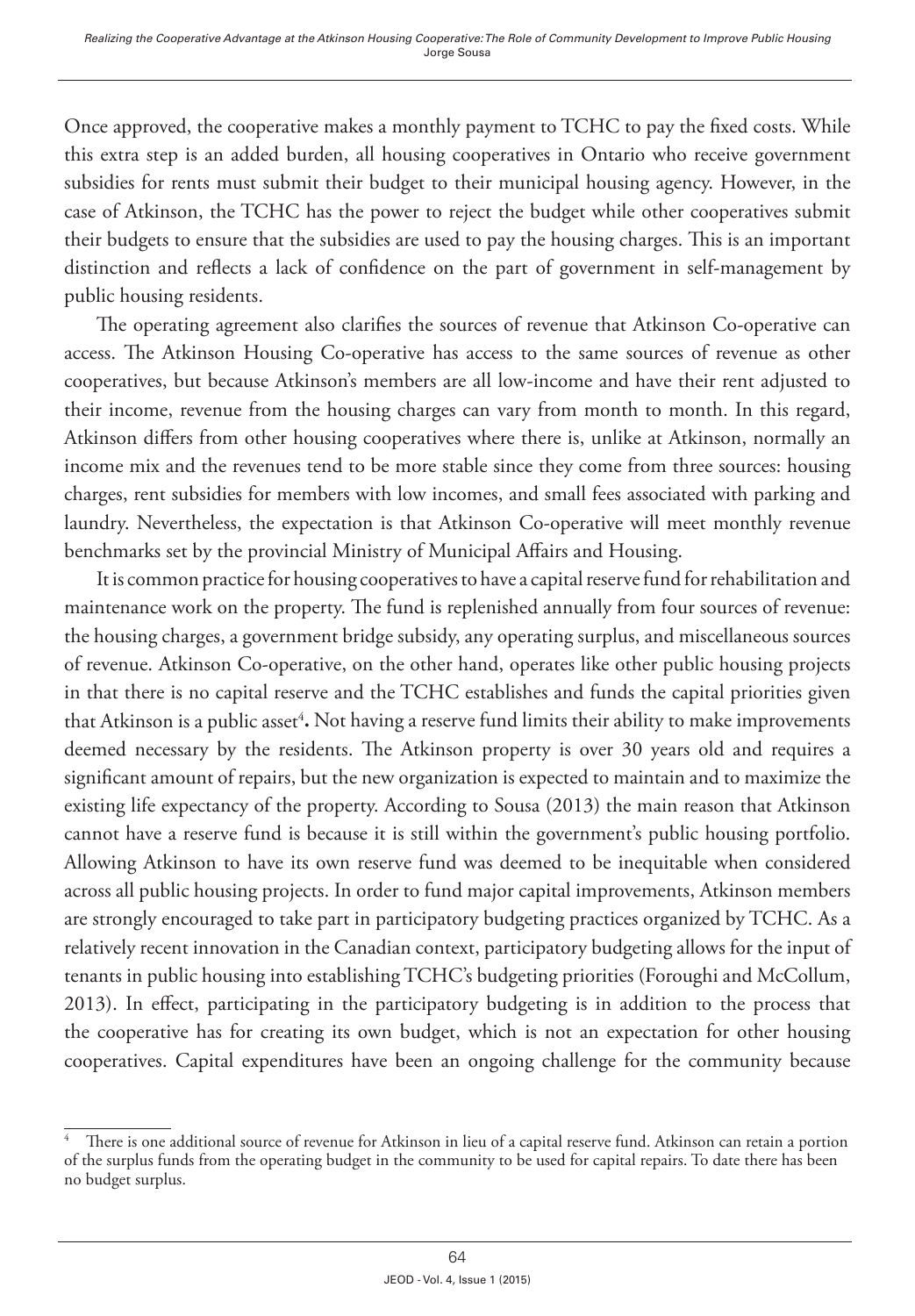it must still rely on TCHC to fund capital improvements, who in turn must consider the dire conditions facing a long neglected public housing system.

A concern expressed by both the residents and the government representatives during the conversion process was whether the board of directors could become familiar with the intricacies of managing a multi-million dollar property. In general, the concern was whether public housing residents could be responsible enough to maintain the property and protect the interests of the residents and of a public asset. Residents of public housing projects do not always have access to non-formal education and training opportunities in how to manage a housing community. Before the conversion to the Atkinson Co-operative, the residents' association was able to run different programs and organize in the community since they had charitable status that allowed them to raise funds for those initiatives. In fact, the residents' association was able to rely on government agencies, non-profit organizations, and third party funders, such as independent foundations, to provide management training. The funders and local agencies wanted the community to be successful, and they viewed their role as promoting community development and inclusive values. The residents' association has also received invaluable support from other outside resources to establish business systems that are accountable and transparent. However, management training for the Atkinson cooperative was much more difficult to access beyond CHFT. Formally, municipal representatives do not see themselves as directly involved in Atkinson Co-operative.

Over the past ten years the emphasis on education and training has focused on the board of directors and on the membership at large. The operating agreement stipulates that a third party organization will provide education workshops and community development initiatives at Atkinson over an extended period of time. CHFT was formally named as the third party and the costs would be borne from the cooperative operating budget. These education opportunities include: training of board of directors, literacy programs to enable residents to read the cooperative's documents, race relations to help members become more understanding and sensitive to the needs found in a diverse community, and basic to advanced computer training courses. The CHFT has been integral to ensuring that the cooperative board of directors has established proper business practices. These four principles served as guidelines for the final agreement between the Atkinson Housing Cooperative and the City of Toronto, and it can now serve as a template for other public housing projects that wish to convert into a cooperative.

# *5.2 Member involvement in governance*

Like other cooperatives, the members of Atkinson create and implement by-laws that set out the conditions for living and participating in the community's system of governance and the rights and responsibilities of the membership. The process of establishing these by-laws involves the membership through committees and at community meetings. According to a source at the CHFT, two by-laws had to be in place prior to the completion of the conversion. The first was the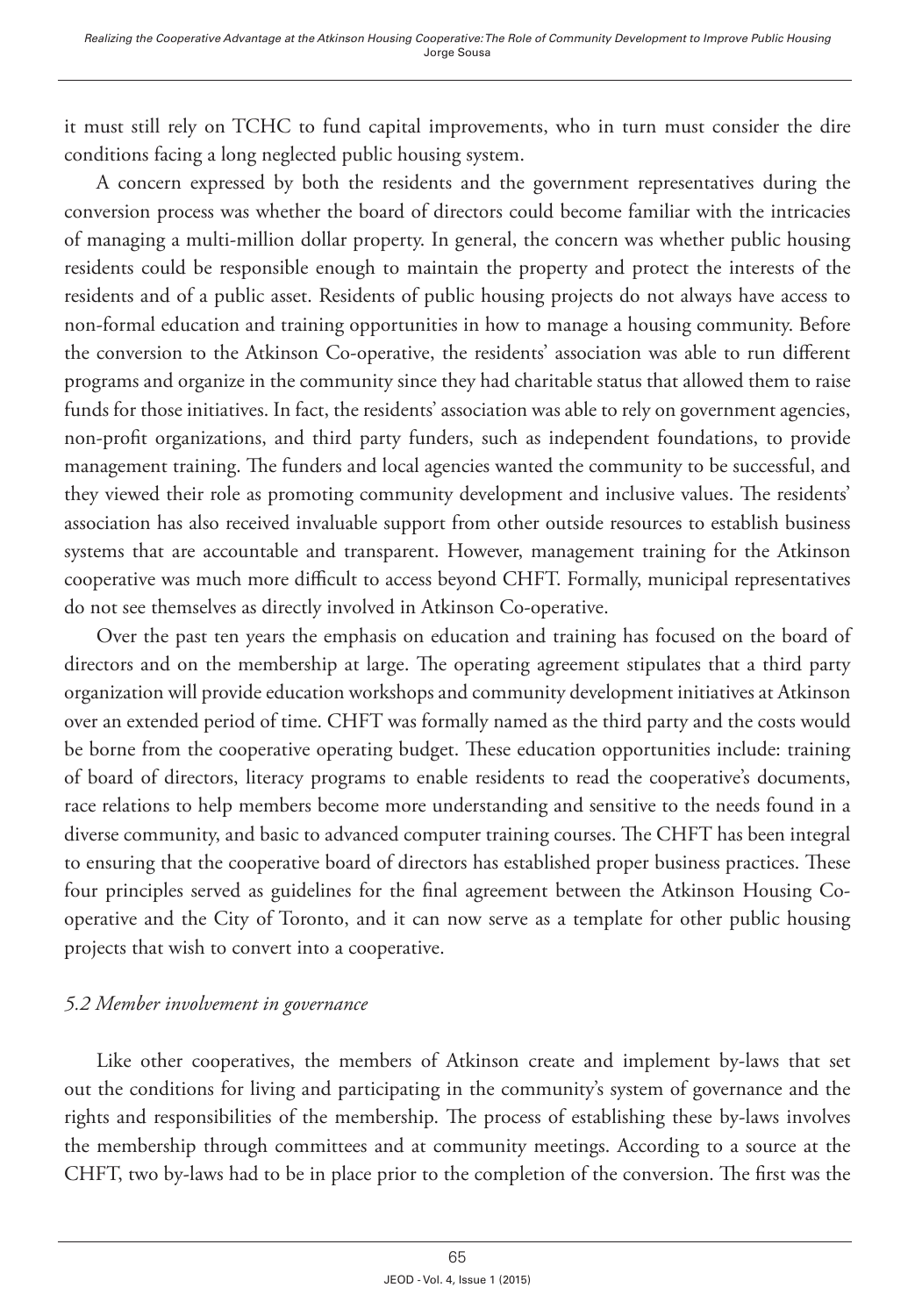organizational by-law (which was approved by the membership in November 1999) that outlines the rules for membership, elections procedures, and evictions, among other things, thereby ensuring that the cooperative has a document outlining an elections process and an accountability structure. Shortly after the organizational by-law was passed an occupancy by-law was developed and passed by the members. The occupancy by-law is similar to a lease in that it outlines the standards under which individual members are able to reside in the cooperative. Other by-laws have since been created by the co-ops different committees, including conflict of interest, spending, maintenance improvement, parking, rent arrears, and rent subsidy by-laws.

While, as I have been describing, there are some differences between Atkinson and most housing cooperatives in Ontario, the system of governance at Atkinson conforms to the norms for other housing cooperatives. The board of directors is the legal authority for the cooperative and is responsible for developing and approving any by-laws or legal agreements. Hence, the board makes all major policy decisions and seeks approval from the general membership. And while the board of directors is elected by the membership, the lack of knowledge and experience of many members has always been a challenge for the board's effective functioning and renewal. At the time of the conversion the CHFT and the board of directors determined that one way to overcome these experience-based and other challenges was to add three non-residents appointed by the board for two-year terms. These individuals were expected to have experience in managing a cooperative housing property. While the membership approved this arrangement and many believed that it added one more layer of accountability, the board decided that they no longer required these external members and concluded with this process in 2005. There was initial concern that removing the external members would result in a loss of crucial independent viewpoints of experienced housing practitioners. Upon review of the financial audits and meeting minutes, however, the property management company has provided the necessary direction and advice to enable to board members to make decisions that are in the best interests of the community.

In addition to a democratically elected board of directors, the community has a strong committee structure that provides opportunities for all members to participate in decision-making. There have, for instance, been committees for maintenance and finance, parking and security, member education, landscaping, and revitalization. The committees have been effective in engaging members of the community in decision-making and in advising the board of directors. For each committee, a board member serves as a liaison thereby ensuring that there is a clear line of communication between the board and the various committees. The board liaison reports on the work by the committee and brings forward its recommendations. The committee's role is formal and, where necessary, the liaison requests a motion or that a letter is written regarding some issue.

Despite numerous challenges and the inexperience of the membership in self-governance, the organizational structure is transparent and accountable and the governance has been relatively effective. Some key indicators of the governance's effectiveness have been: an increase in community consultation, more residents voicing concerns in a constructive manner, and increased awareness of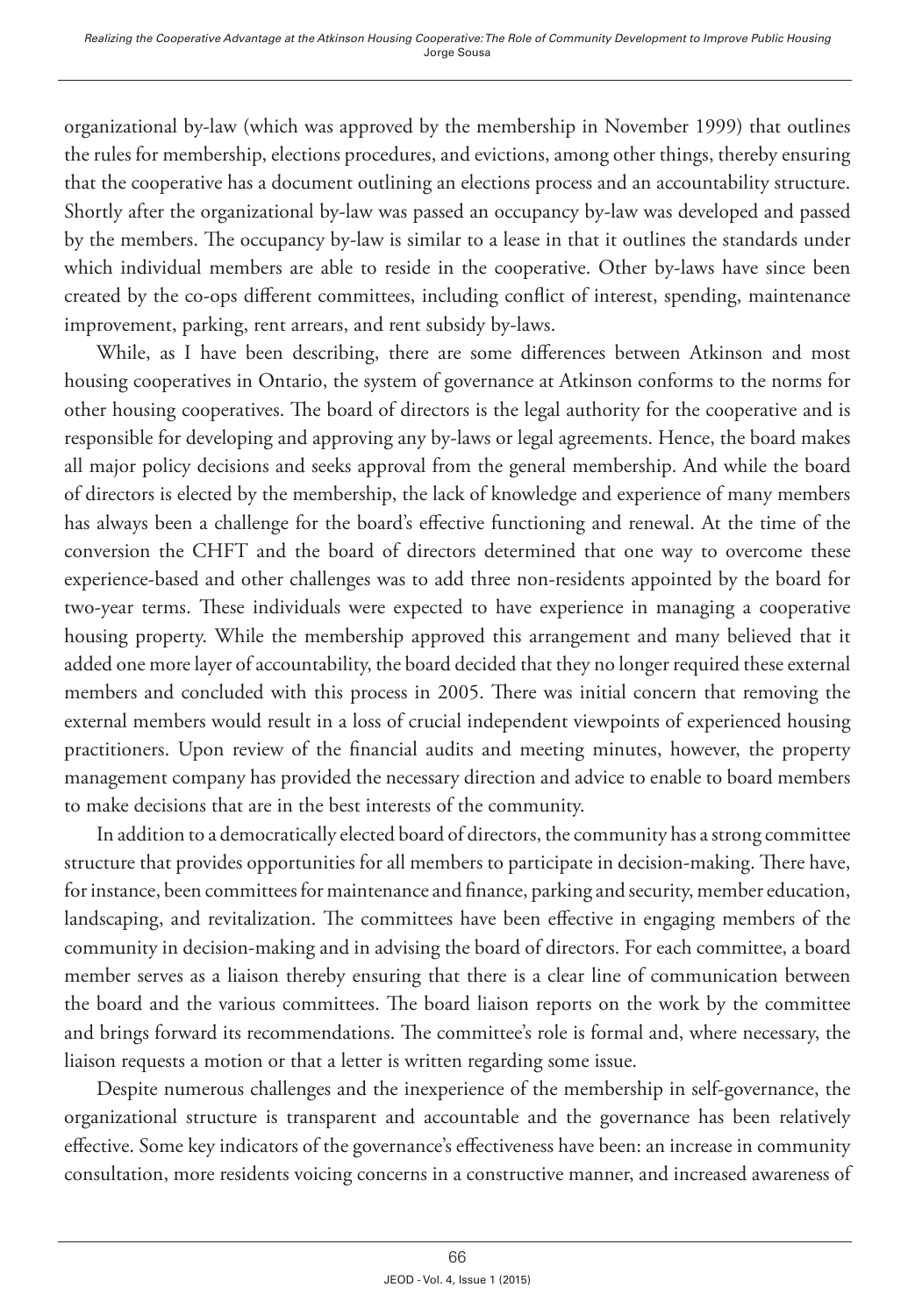the role of the committees in the community. As described above, one of the key assets of Alexandra Park, the forerunner to the Atkinson Housing Co-operative, was an established tradition of resident participation. However, the election of the Atkinson board and its related committee structure represented an increased level of responsibility. Under the new management structure the leadership had to be more aware of community issues and become skilled at resolving them.

The membership of the Atkinson Housing Co-operative has been quite stable over time, which is one reason that the community was considered as a prime candidate to become a cooperative (Metro Toronto Housing Corporation, 2001). The cooperative membership is quite diverse and changes in its membership base are representative of the general diversity in public housing in Toronto. While ethno-cultural diversity has always been a characteristic of the neighbourhood in which Atkinson is situated, the ethno-cultural diversity within the cooperative has become more pronounced in recent years. The level of ethno-cultural diversity has created different challenges for the community leadership. For instance, divisions along ethno-cultural and even religious lines have emerged over the years, and they are most noticeable during board elections (Sousa, 2013). One contributing factor to the divisions has been a perceived lack of transparency, where information sent across groups is not always consistent and clear and often provided in a few languages: "*It has a long way to go here. I think we are reaching there [sic]. It's that if we could communicate more to the people that do not speak English. When they sent those flyers, they should print [them] in different languages… Spanish to people who speaks Spanish, so that everybody can communicate with each other and be more active"* (Sarah, personal communication, 25 October 2005).

A persistent challenge, then, has been to deal with the perceived divisions that some base on factors such as race, ethnicity, gender or age. One member who moved into the community in 2005 feels there is an urgent need to deal with ethnic diversity as an issue within the community: "*So far, I just moved here eight months ago. From what I saw, we just, you, me the neighbours, it's very good. You did call to invite us to events. I really really enjoyed it. It's good. And I wish all the people in this block would be so friendly. It may be because their languages are different. Some of them pass and say hello, some of them don't talk. They look like I saw and meet people in the community when I go to the meeting. It's just like everybody is one people*" (Willow, personal communication, 25 October 2005).

According to some residents there has been a notable increase in the representation of single ethno-cultural groups on the board of directors, which has given some residents the impression that particular individual groups are aiming to take greater control of the community. Some fear that such dominance will lead to a perception that some groups are more favoured over others, which is suggested by one member of the cooperative: "*As a board member, shouldn't they say 'Hi, welcome? Can I help you with anything? You need anything?' I do no agree that 80 per cent is one race, 20 per cent is mixed basically with a little of this, a little of that. It should be all diverse. But it's got nothing to do with your nationality. It's got to do with who's voting*" (Sarah, personal communication, 25 October 2005).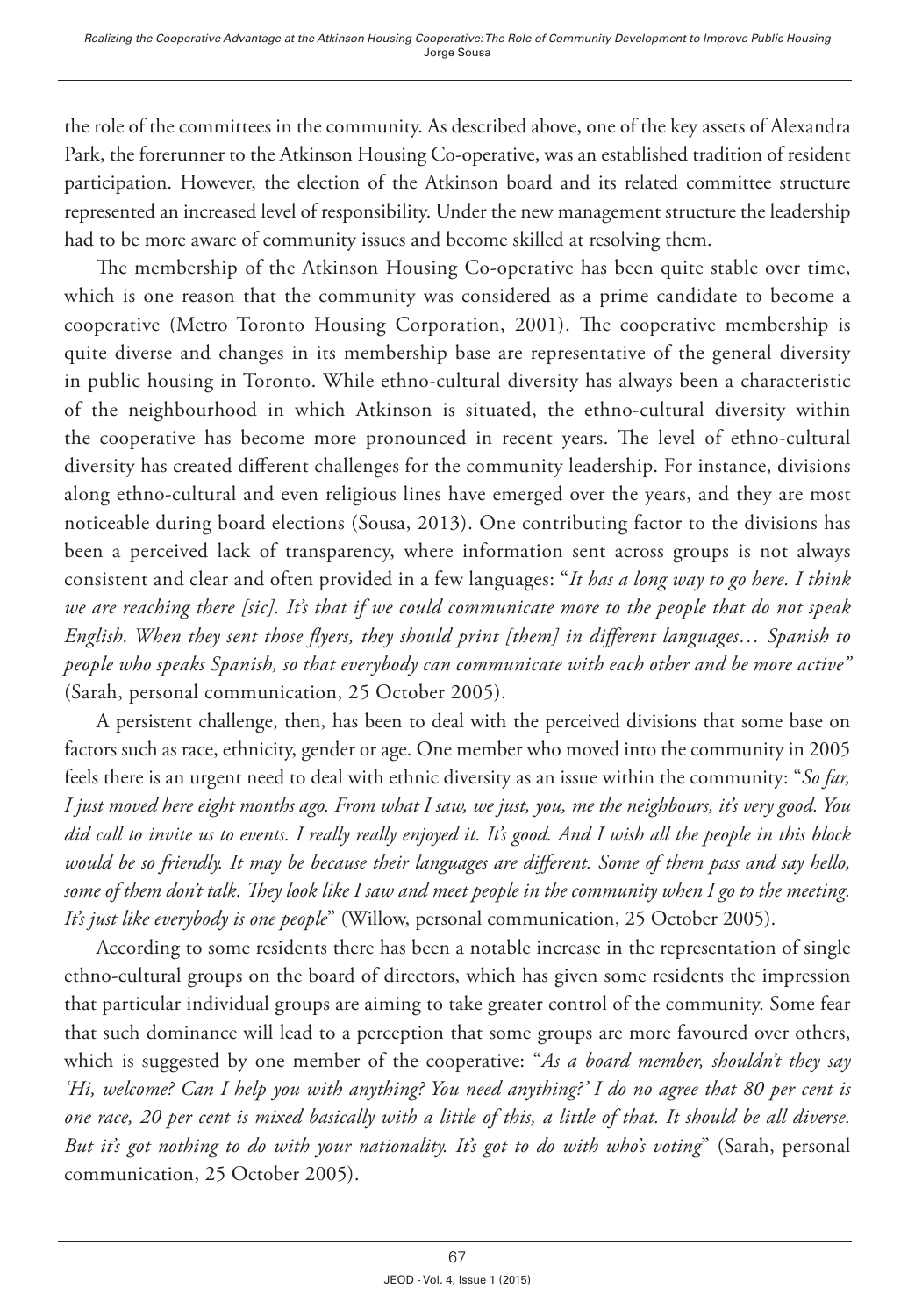While there is a perception of the dominance of certain groups, after researching evidence based on observations and meeting minutes, the election results are simply illustrative of the fact that some ethno-cultural groups are more active in the community than others. There is a lack of evidence, beyond the anecdotal, that any one ethno-cultural group is attempting to gain greater control of the community for their own purpose. Nevertheless, ongoing efforts to increase ethic and language representation on the board of directors have been successful. At the present time the cooperative's board of directors is closer to being representative of the ethno-cultural diversity of the community than ever before.

# *5.3 Developing a cooperative identity*

It is essential when transitioning toward community-based control that the members identify with being part of a collective and relating with one's neighbours by being able to make decisions that reflect a sense of collective responsibility. Undoubtedly, the idiosyncratic nature of the cooperative model presents unique challenges for community developers at Atkinson, but an integral strength of its cooperative form has been to foster a culture based on active engagement and a strong connection to place. However, an ongoing challenge for many involved with the Atkinson Co-operative is to determine whether a cooperative identity has been formed among the broader membership. According to one long-time member: "*When it was public housing, it was like… you don't really know about what was going on. Nothing was kind of about to you; no information was about like to your face. With [the] co-op, they seems like they try to get everybody to be part of it, whereas the other is kind of working solely on their own*" (Ahmed, personal communication, 25 November 2006).

Others do not really see the difference in becoming a cooperative: "*It doesn't look like co-ops. From what I have seen coops look like... This looks like project housing to me. I haven't seen no changes except for the name; that's the only differences: before it was natural housing, now it's a co-op*" (Gary, personal communication, 25 November 2006).

It is important to understand whether and how the members are experiencing the changes. Some individual members reveal some confusion of what it actually means to live in a cooperative. Part of the confusion can be attributed to growing pains, which can be part of establishing a cooperative identity. Some members have expressed concern that there is an absence of visible improvements in how the community is being managed. Realistically, the changes are not always immediately visible. The outcome of the decision-making process can take a long time to see because years of neglect have forced the members to take control of a situation that requires learning new skills and making priorities that at times does not directly involve community building.

Indeed there have been ongoing efforts to demonstrate the efficacy of local decision-making in the cooperative. For instance, the annual election of the board of directors provide member with an opportunity to understand board governance and how the directors serve as stewards of the community and must work with the government housing agency to develop rules that serve both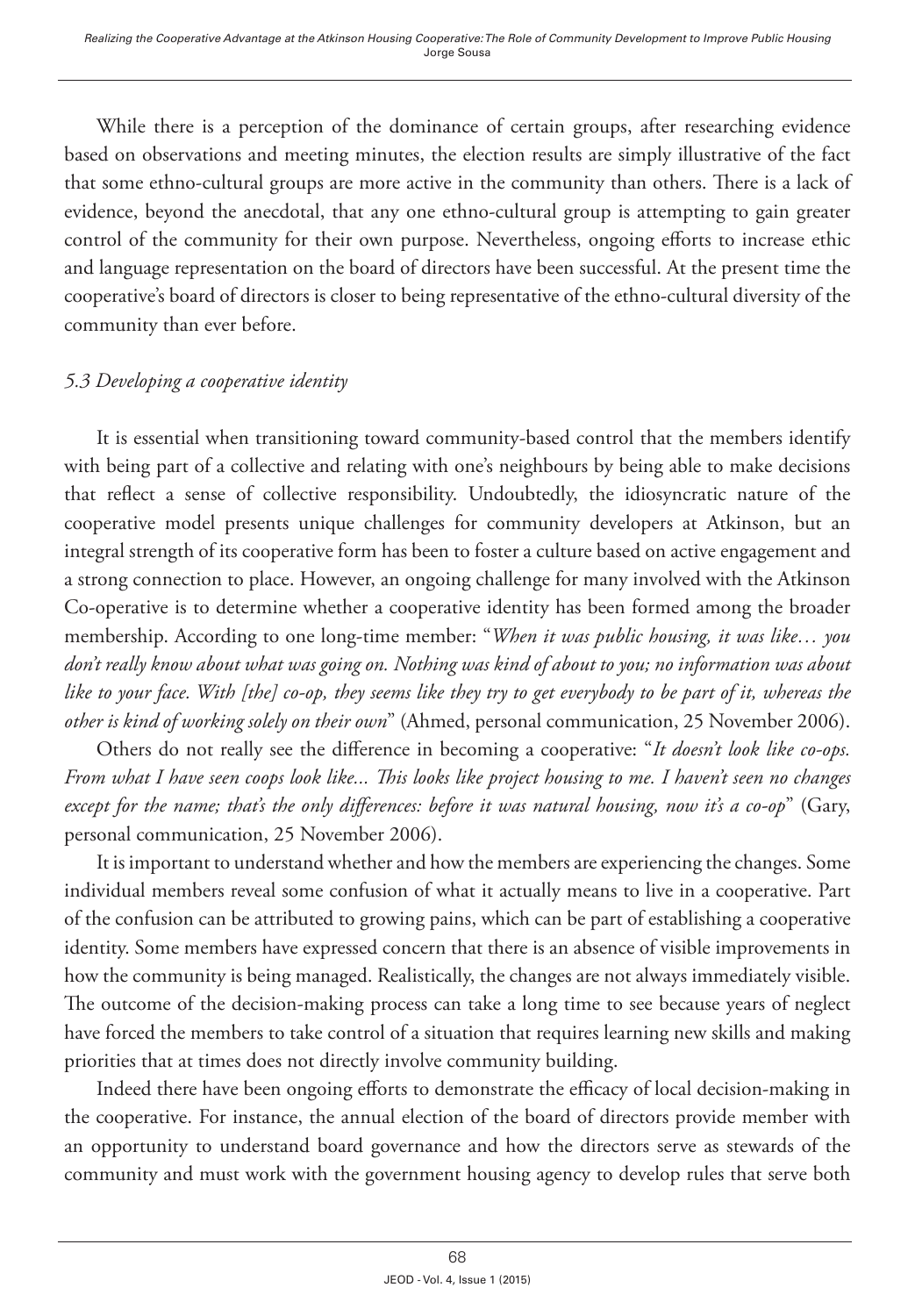interests. All positions are contested annually and new people are elected while others are reelected. People are not always happy with the result but it is nevertheless democracy in action. When asked about the leadership, one cooperative resource person stated: "*It's just that the only thing is that we don't really see their achievement. We ask people to come and tell us about their concerns and they are listened to. I knew that in this neighbourhood we have a lot of different talents, say, people who are good at sewing, people who are good at painting, so if we can be involved in that and maybe work together, we can even make a lot of better changes for sure*" (Sarah, personal communication, 25 October 2005).

The active committee structure is another place where the broader membership can be involved in decision-making, an option that was not available under government management. The social committee holds a variety of events that bring people together and some members want to see more involvement in them from the broader membership. According to one member: "*Another thing that I truly believe is that if you want to live in Atkinson co-op, a question should be on that lease. What committee do you want to belong to? In other co-ops, every member who lives there is supposed to put extra amount of volunteer hours and if you do that, everybody gets together, we could do fund raising, we can get [a] new central bill, we can get programs for our kids*" (Elliot, personal communication, 26 July 2006).

One particular committee, which has proven to be vital, is the security committee. They work with local police to develop feasible solutions to ongoing criminal activity. For example, the installation of new security cameras resulted in reduced drug dealing. However, there is a recognition of limits to outside interventions and that solutions must come from within the Atkinson community but with some outside assistance, as well. As described by one member: "*A lot of people say that in neighbourhoods like this, there should be cops sitting right in the middle to make sure that everything goes smooth. But no, it has nothing to do with the cops. Honestly, I don't think cops make anything better. It*  takes each and every one of the people here to make things better. If they all come collectively, they will *come up with something. I see meetings being held in the little community centre right there. I see the older people trying to do something. Maybe some young guys try to do something different, try to make a*  better place to live. But unfortunately, it doesn't just take people from here, because financially, you don't *have the resources. Therefore, we need the government stepping in, helping us out, giving us a hand from this type of situation*" (Sarah, personal communication, 25 October 2005).

Overall, the tradition of individuals caring about the community has, over the years, become entrenched at Atkinson. Regardless of any differences, it has been observed that members care and are willing to do what it takes to make the community successful. One relatively new member who moved in 2005 remarks with the following: "*I don't think we are fully functioning properly. We have a lot of potential. This is our first step. This is our great challenge…. Unfortunately if we fail to run the co-op, it means our doors are closed. Legally you have made [a] paper establishment. Now how do you execute, implement this establishment. If we fail, it would be their loss. It means you failed. We have to fight and combine the community. And I think other point of view is better for the progress. If somebody has other point of view, other than your point of view, it means it's improving*" (Elliot, personal communication, 26 July 2006).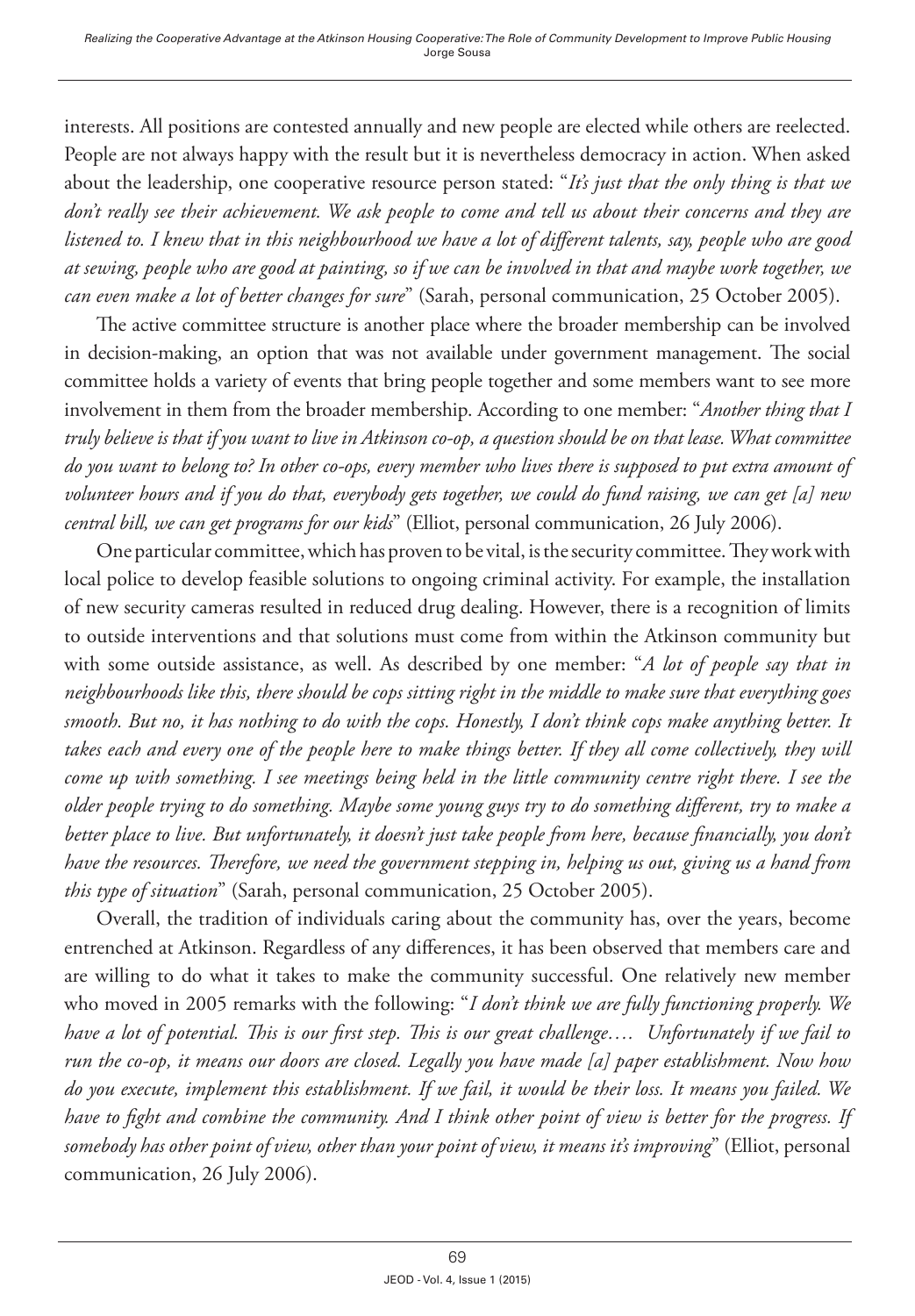There is, thus, a broad recognition among many at Atkinson that they have the power to make the community healthy and strong. The members want to live in a safer community and—by being a cooperative—many of them feel it is possible. Informally, individual members are exploring innovative ways to improve the community. However, this is in tension with some members who feel that there should be more obvious indications that the property is now a cooperative: "*That's the thing. We are still dealing with the same issues. Nothing's changed. We are not a community. It depends on where you live. Ok, we are friends; everyone sticks together, but the whole place itself, we are not a co-op. We are far from it. We live in a project. They do have an understanding what a co-op is, even then they have no sense about what a co-op is supposed to look like and doing. We are co-op? Sure doesn't feel like a co-op because it looks like a co-op. People don't like the co-op because it's a project, and that's the sadness of it*" (Elliot, personal communication, 26 July 2006).

As a response to these tensions, the Toronto Community Housing Corporation stepped in. Derek Ballentyne, the corporation's former chief executive officer, describes Atkinson's potential influence on TCHC's efforts to improve the public housing stock: "*Atkinson was really an interesting model for us because before we were prepared to really think about self-management models Atkinson was an opportunity to actually do something. And the community has been working hard. There has been a good community capacity to take on those responsibilities. So in a sense it was a great opportunity as a test case of what can happen*" (personal communication, 26 February 2004).

As expressed by Ballentyne, the Atkinson conversion departed from approaches taken by previous housing authorities by expressing a commitment to community building strategies intended to result in healthier public housing projects. Furthermore, he suggests that despite its challenges and tensions, Atkinson will influence the development of future strategies when the goal is some form of community-based control, and becoming a cooperative is one approach.

Although Atkinson had strong external support, it was limited to the level of policy. Before and after the conversion process ended, there has been a dearth of resources provided for capital repairs and capacity building activities. As a result, too much reliance was placed on the expectation that resident volunteers would be able to simultaneously operate a multi-million dollar corporation and develop a sense of community, which has, as I have been documenting, come with some challenges.

Should it, then, be surprising that public housing residents were ultimately able to accomplish this conversion? Should it be surprising that public housing residents are so committed to managing their community and that they can learn the necessary skills to do so? According to David Miller, former mayor of the City of Toronto, government support and local control are not mutually exclusive. Converting into a cooperative—according to Miller—can begin to dispel many of the myths associated with living in public housing. "*People who live in public housing live there for affordability issues. They need money, but just because you are poor [it] doesn't mean you don't have the same ability, values and strengths as people who could afford their own apartments or houses. So I think one of the successes by Atkinson and one of the reasons that we have co-ops is because it engages people's strengths. People want to have a real say over whether their lives are affected*" (David Miller, personal communication, 16 May 2005).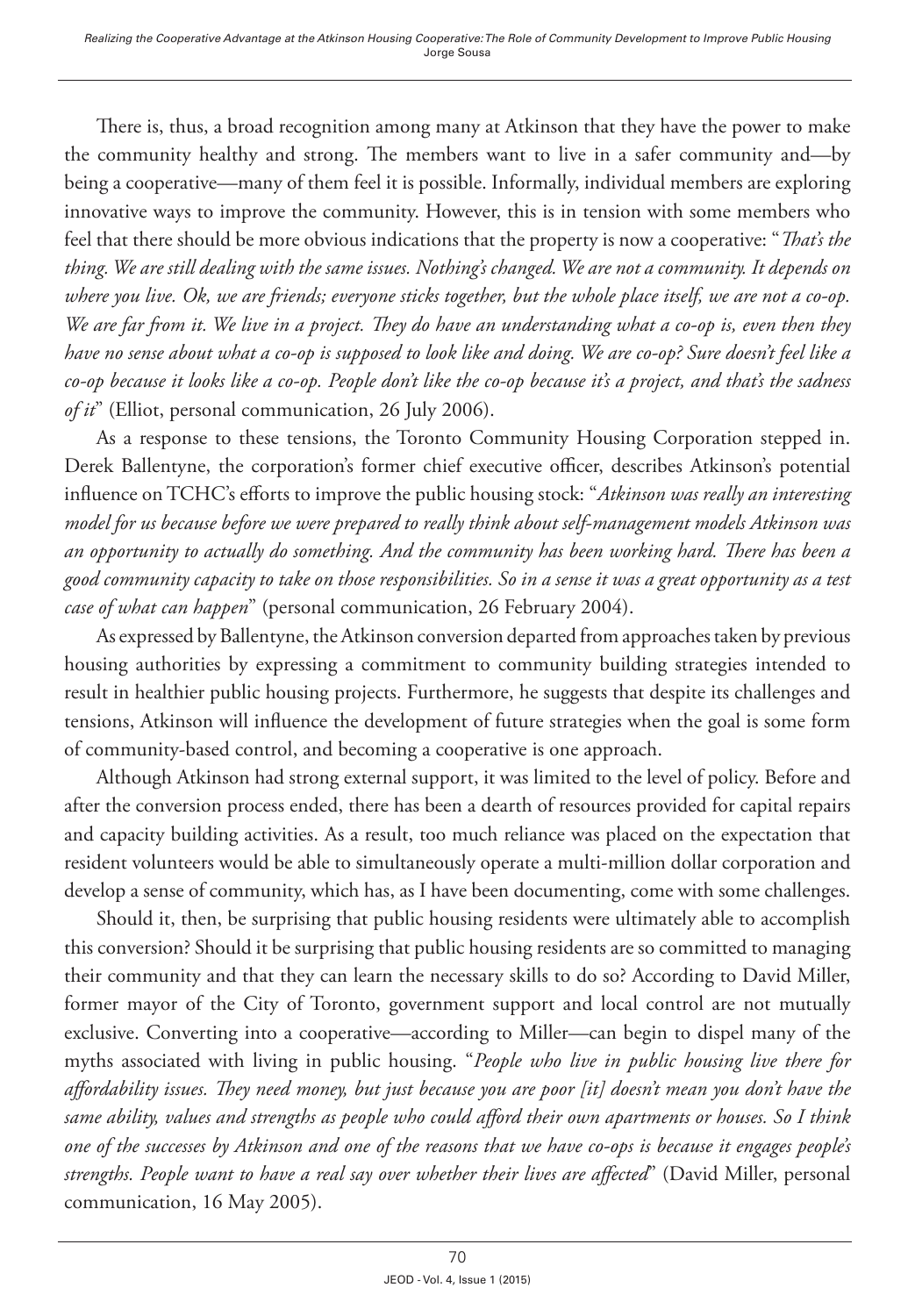As evidenced in the words of Atkinson's community members in the previous pages, instilling a cooperative identity will take time, yet it is also clear that the residents of Atkinson desire to live in a community that they can be proud of, where inclusiveness is the practice rather than an ideal. There is still work to be done, but the sentiment expressed by the members of Atkinson is that solutions begin with their involvement, which was not an option when it was a government housing project.

The road to becoming a cooperative took over ten years and along the way it was vital for people to feel they belonged to a cohesive community and that their participation could result in something meaningful. It is too early to determine how successful the new cooperative has been. The key to evaluating Atkinson's success rests with recognizing that its members have demonstrated some of the seven cooperative principles shared across the cooperative movement<sup>5</sup>. The roots are without doubt in place and we will, 15 years after it become a cooperative, most likely continue to see the development of a healthier and safer community that is democratic and inclusive.

# **6. Looking ahead**

The primary purpose of the transition of the Alexandra Park housing project into a cooperative was to give the residents an opportunity develop and implement local solutions to complex social problems in a democratic and sustainable way. The Atkinson Housing Co-operative represents an innovative response to calls by residents and housing activists to improve public housing through cooperation. A community development perspective was central to the completion of the conversion process and to ongoing efforts to manage a complex organization. Converting into a cooperative was the preferred route for the Atkinson community. But it has since also been realized that the responsibilities that come with being a cooperative are not always easy and that it will take time and commitment to witness the realization of a healthier community.

There is much hope and praise for the Atkinson Co-operative and many communities will learn from the experience. Atkinson exemplifies that solutions to improving public housing are possible when applying a community development approach that reflects a community's assets as the basis to implement local initiatives. The members themselves have taken on a task that requires a commitment to learning new skills, and the Atkinson experience has shown that there is no shortage of human and social capital to contribute to the success of the new entity. There is, moreover, a strong belief within and outside the community that Atkinson will prevail collectively. Elliott, the member of the co-op who joined in 2005, offers us the following final hopeful statement: "*The whole community, everybody gets together as a community. It doesn't matter what kind of obstacles are showing up in your way, if you stand together as a community you can move those obstacles. Like they say, you can move that mountain. And if you stand together as a community, work together as a community,* 

<sup>5</sup> See International Co-operative Alliance (2015).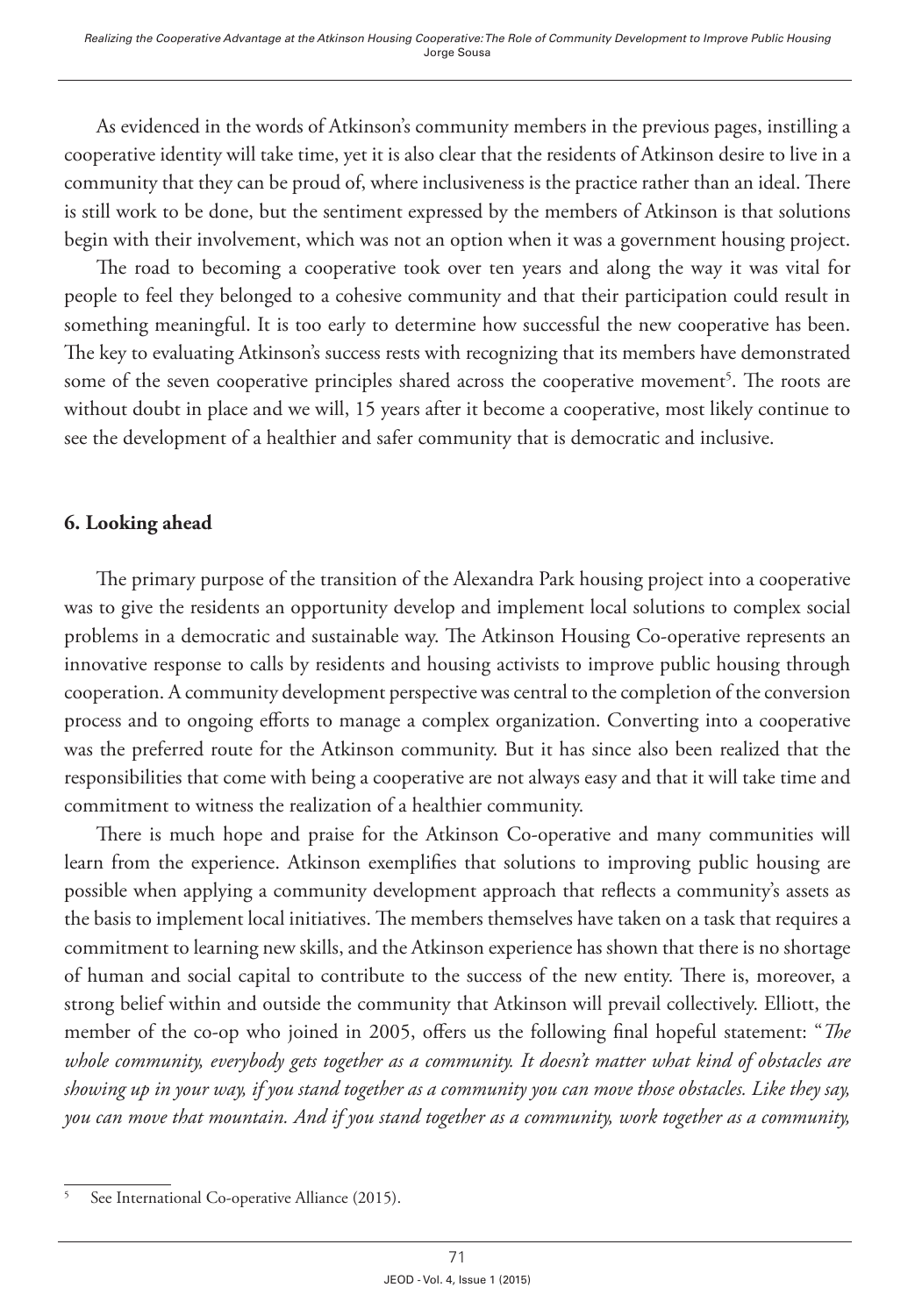*work with everything you have, the board, committees, TCHC, if you work with all these organizations, you can move that mountain. There is nothing that you cannot move in this community*" (personal communication, 19 April 2006).

As a cooperative the members have the social and structural means to ensure that change is possible and sustainable; that is, change can happen through actions developed collectively and in solidarity. In essence, the Atkinson case is a clear example of how community development practices are integral to realizing the cooperative advantage.

By becoming a cooperative the members of Atkinson have benefited from greater control over the decision-making process by developing and implementing policies that directly benefit individual families and the health of their community. An important final question is whether this experiment can be replicated to other public housing properties? I do believe it is possible to take what was experienced at Atkinson into other communities. The Atkinson experience also offers an opportunity to revisit how a public service can best serve a community through local control over decision-making. However, a bottom-up community development approach should not take on prescriptive strategies. Rather, methods and tactics for community development must adapt to a particular community context. What is transferable is the lesson that development practices must support an individual's agency, and also foster a sense of solidarity across groups and individuals.

I conclude this article on a personal note. As a former resident, it has been a privilege to document and interpret the transformation of my community in this paper and in other publications. I will always have fond memories of the exciting and frustrating work that went into creating the Atkinson Housing Co-operative. It is my hope that other communities can learn from the Atkinson experience by being aware of the challenges and appreciating the potential for living in a healthier community through attaining community-based control.

#### **References**

Atkinson Housing Cooperative (1996). *Business Plan*. Submitted to the Ontario Government.

- Bhattacharyya, J. (2004). Theorizing Community Development. *Community Development*, 34(2): 5-34. DOI: [http://](http://dx.doi.org/10.1080/15575330409490110) [dx.doi.org/10.1080/15575330409490110](http://dx.doi.org/10.1080/15575330409490110)
- Birchall, J.R. (2003). *Rediscovering the Cooperative Advantage: Poverty Reduction Through Self-Help*. Geneva: International Labour Organization.
- Carter, T. (1997). Current Practices for Procuring Affordable Housing: The Canadian Context. *Housing Policy Debate*, 8(3): 593-631. DOI: <http://dx.doi.org/10.1080/10511482.1997.9521268>
- Carroll, B. & Jones, R. (2000). The Road to Innovation, Convergence or Inertia: Devolution in Housing Policy in Canada. *Canadian Public Policy*, Vol. 26: 277-293. DOI:<http://dx.doi.org/10.2307/3552401>
- CHFT (Co-operative Housing Federation of Toronto) (2002). *The Alexandra Park Conversion to Atkinson Coop: A Community Development Plan*.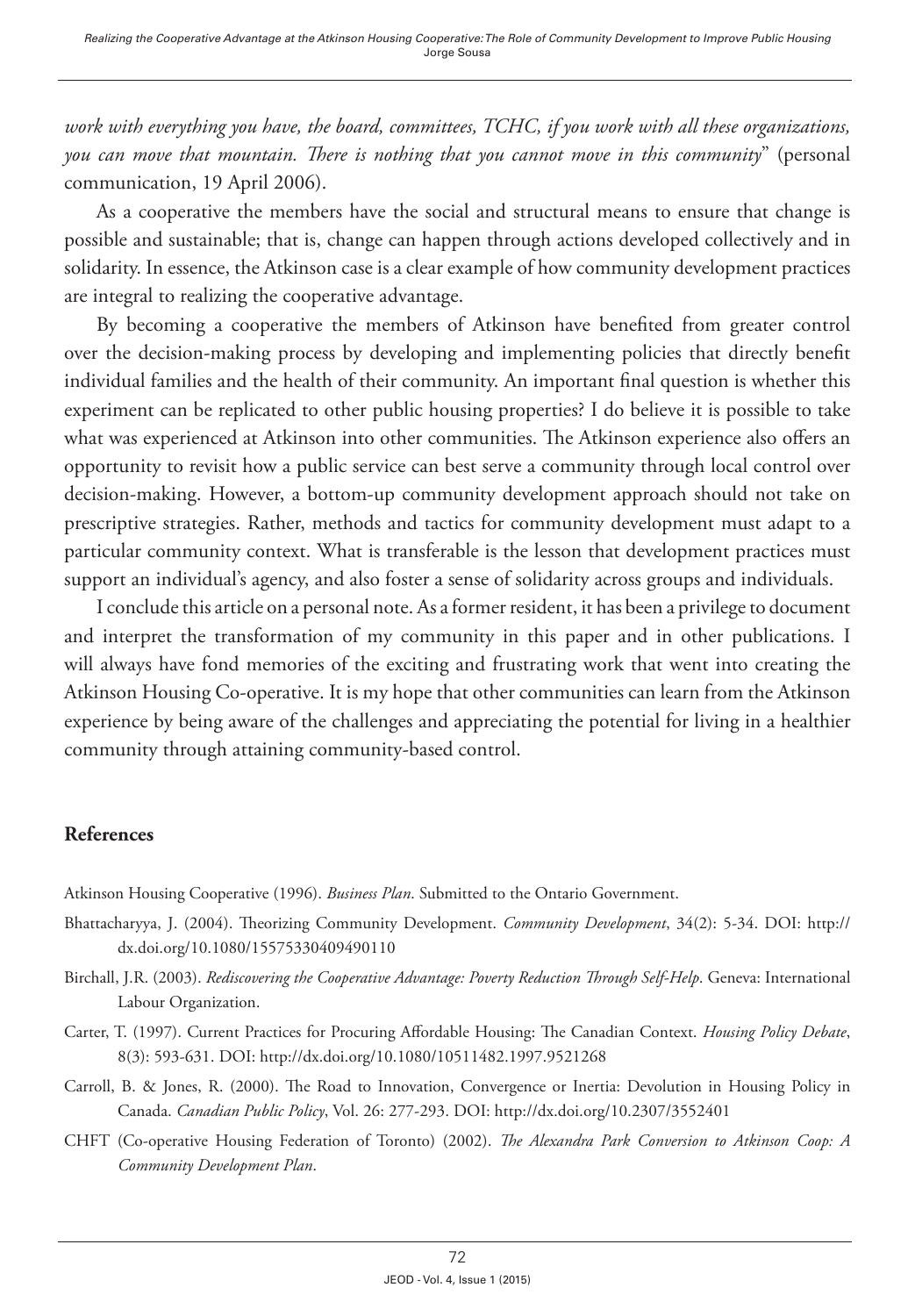- Dreier, P. & Hulchanski, D. (1993). The Role of Non-profit Housing in Canada and the United States: Some Comparisons. *Housing Policy Debate*, 8(1): 43-81. DOI:<http://dx.doi.org/10.1080/10511482.1993.9521124>
- Epp, G. (1996). Emerging Strategies for Revitalizing Public Housing Communities*. Housing Policy Debate*, 7(3): 563- 588. DOI:<http://dx.doi.org/10.1080/10511482.1996.9521233>
- Fairbairn, B. (1994). *The* Meaning of Rochdale: The Rochdale Pioneers and the Co-operative Principles. Occasional Paper No. 31778. Saskatoon, SK: University of Saskatchewan, Centre for the Study of Co-operatives.
- Fairbairn, B. (2006). Cohesion, Adhesion, and Identities in Cooperatives. In Fairbairn, N. & Russel, N. (Eds.) *Cooperatives Membership and Globalization.* Saskatoon, SK: University of Saskatchewan, Centre for the Study of Co-operatives.
- Foroughi, B. & McCollum, E. (2013). Learning Participatory Citizenship. In Duguid, F., Mündel, K. & Schugurensky, D. (Eds). *Volunteer Work, Informal Learning and Social Action*. Rotterdam: SensePublishers, pp. 141-158. DOI: [http://dx.doi.org/10.1007/978-94-6209-233-4\\_8](http://dx.doi.org/10.1007/978-94-6209-233-4_8)
- Green, G.P. & Haines, A. (2002) *Asset Building & Community Development*. Thousand Oaks, CA: Sage.
- Hawton, J. (Talk Show Host). (1990, July 12). Call-in show. Radio Broadcast. Toronto: CFRB.
- Henderson, P. & Vercseg, I. (2010). *Community Development and Civil Society: Making Connections in the European Context*. Bristol: Policy Press.
- International Co-operative Alliance. (2015). *Cooperative Identity, Values & Principles.* Available at: http://ica.coop/en/ whats-coop/cooperative-identity-values-principles [Accessed: 30 March, 2014].
- Koebel, T. & Cavell, M. (1995). *Tenant Organizations in Public Housing Projects: A Report on Senate Resolution No. 347*. Prepared for the Virginia Housing Study Commission by the Virginia Centre for Housing Research.
- Kretzmann, J. & McKnight, J.P. (1996). Assets‐Based Community Development. *National Civic Review*, 85(4): 23-29. DOI:<http://dx.doi.org/10.1002/ncr.4100850405>
- Ley, D. (1993). Co-operative Housing as a Moral Landscape: Re-Examining "The Postmodern City". In Duncan, J. & Ley, D. (Eds.) *Place/Culture/Representation*. London: Routledge, pp. 128-148.
- MacPherson, I. (1979). *Each for All: A History of the Co-operative Movement in English Canada, 1900-1945.* Toronto: Macmillan of Canada.
- MacPherson, I. (2015). Mainstreaming Some Lacunae: Developing Co-operative Studies as an Interdisciplinary, International Field of Enquiry. In Woodin, T. (Eds.) *Cooperation, Learning and Cooperative Values Contemporary Issues in Education.* London: Routledge, pp. 177-194.
- Miceli, T., Sazama, G. & Sirmas, C.F. (1998). Managing Externalities in Multi-Unit Housing: Limited Equity Cooperatives as Alternatives to Public Housing*. Journal for Policy Modeling*, 20(5): 649-668. DOI: http://dx.doi. org/10.1016/S0161-8938(97)00071-9
- Metro Toronto Housing Corporation. (2001). *MTHC Monthly Report.*
- Ontario. Ministry of Municipal Affairs and Housing. (2000). *Social Housing Reform Act*. Ontario: Queen's Printer of Ontario.
- Prince, M. (1998). Holes in the Safety Net, Leaks in the Roof: Changes in Canadian Welfare Policy and Their Implications for Social Housing Programs. *Housing Policy Debate*, 9(4): 825-848. DOI: [http://dx.doi.org/10.1080/1051148](http://dx.doi.org/10.1080/10511482.1998.9521320) [2.1998.9521320](http://dx.doi.org/10.1080/10511482.1998.9521320)
- Rohe, W. (1995). Converting Public Housing to Cooperatives: The Experience of Three Developments. *Housing Policy Debate*, 6(3): 439-479. DOI: <http://dx.doi.org/10.1080/10511482.1995.9521192>